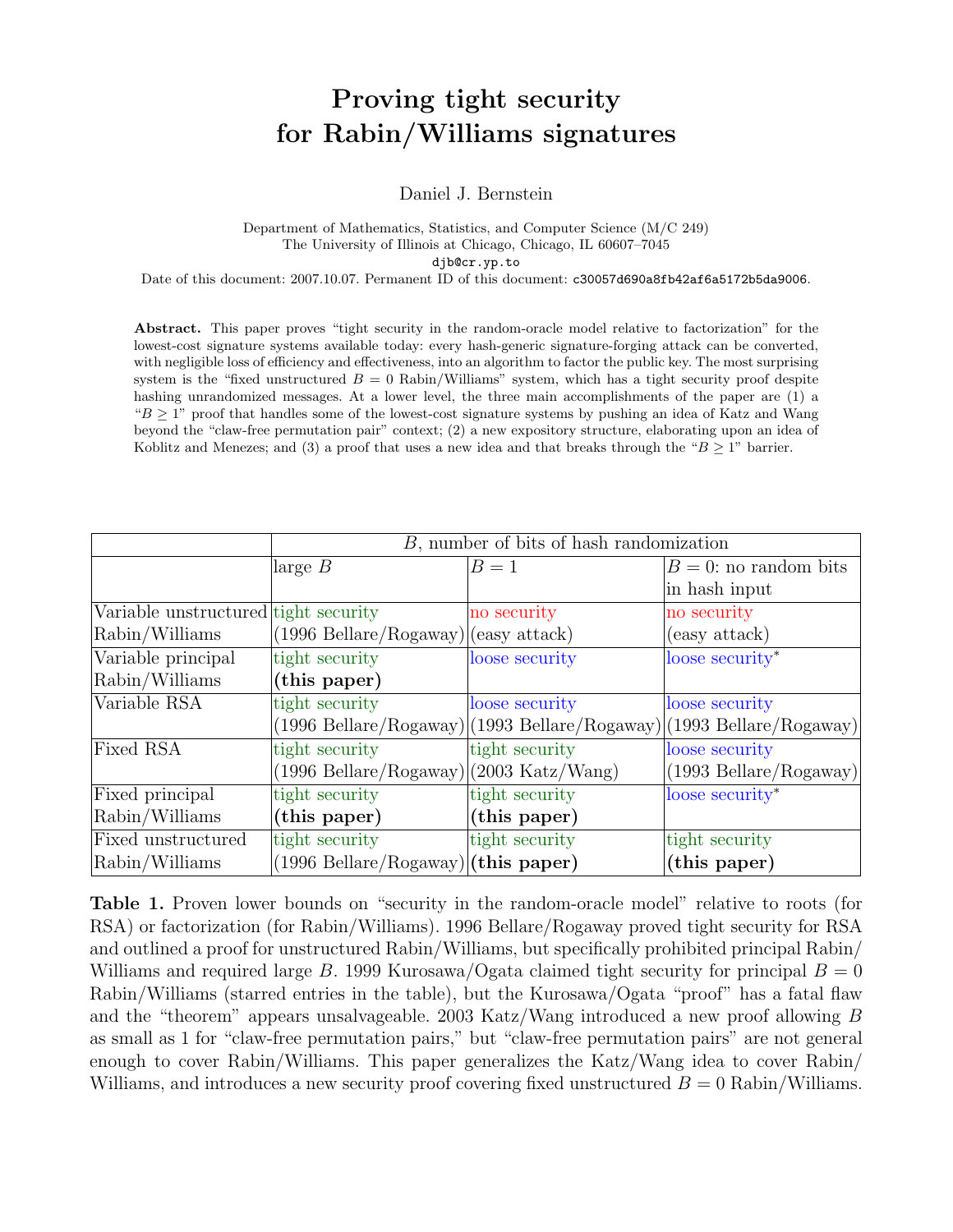## 1 Introduction

Variants of the Rabin/Williams public-key signature system have, for twenty-five years, held the speed records for signature verification. Are these systems secure?

There are many other signature systems of RSA/Rabin type. One can break each system by computing roots modulo the signer's public key  $pq$  or by breaking the system's hash function H. Are there other attacks? This is not an idle concern: some RSA-type systems have been broken by embarrassing attacks that (1) are much faster than known methods to compute roots modulo pq and (2) work for every function H (or a large fraction of all H's), given oracle access to H.

Some systems have been proven immune to embarrassing attacks. For example, in the 1993 paper [6] that popularized this line of work (along with the terminology "secure in the randomoracle model"), Bellare and Rogaway proved the following security property for the traditional "FDH" form of exponent-e RSA: every  $H$ -generic attack on RSA-FDH can be converted (without serious loss of efficiency) into an algorithm to compute eth roots modulo pq.

Unfortunately, a closer look reveals that most of these proofs merely limit the embarrassment, without actually ruling it out. For example, the Bellare/Rogaway root-finding algorithm has only a  $1/Q$  chance of success, where  $Q$  is the number of hash values seen by the FDH attack. Coron in [14] introduced a better algorithm having a  $1/S$  chance of success, where S is the number of signatures seen by the FDH attack; but  $S$  can still be quite large.

Randomized signatures, in which B-bit random strings are prepended to messages before the messages are signed, allow much tighter proofs if  $B$  is large. For example, every  $H$ -generic attack on randomized exponent-e RSA (or Rabin's 1979 signature system) can be converted into a algorithm to compute eth roots modulo  $pq$  (or to factor  $pq$ ) with a good chance of success. But generating random strings takes time, and transmitting the strings consumes bandwidth. Can we do better?

A 2002 theorem of Coron is widely interpreted as saying that FDH is stuck at  $1/S$ , i.e., that tight proofs require randomization of hash inputs; see [16]. A tight security proof by Katz and Wang in [19] allows much shorter random strings for some RSA variants but breaks down for Rabin/Williams. There are other systems with tight security proofs, but none of them offer stateof-the-art efficiency.

Contributions. This paper proves tight security for several state-of-the-art variants of the Rabin/ Williams public-key signature system. What's most surprising is the "fixed unstructured  $B = 0$ " variant, a specific type of FDH that has a tight security proof despite hashing unrandomized messages. In the Rabin/Williams context, a minor technical assumption in Coron's theorem—the assumption of "unique" signatures—turns out to be a major loophole, producing a tight security proof from a random choice later in the signing process, after all hashing is done.

There are actually two security proofs in this paper. The " $B \geq 1$ " proof uses a more general approach, pushing the Katz/Wang idea beyond the well-known "claw-free permutation pair" setting and carefully handling the "tweaked square roots" that appear in the Rabin/Williams system. The "unstructured  $B = 0$ " proof relies on a new proof idea that is more specific but also responsible for the aforementioned surprise. As far as I can tell, the new proof idea is tied to Rabin/Williams and cannot say anything useful about RSA; within the Rabin/Williams context, the new proof idea is tied to "unstructured" signatures and does not cover "principal" or "|principal|" signatures. The specific case of "fixed unstructured  $B = 0$ " Rabin/Williams signatures is nevertheless worth study because it is a state-of-the-art signature system of particular interest to implementors; among all high-speed systems with tight security proofs it is the only one that does not need to randomize hash inputs.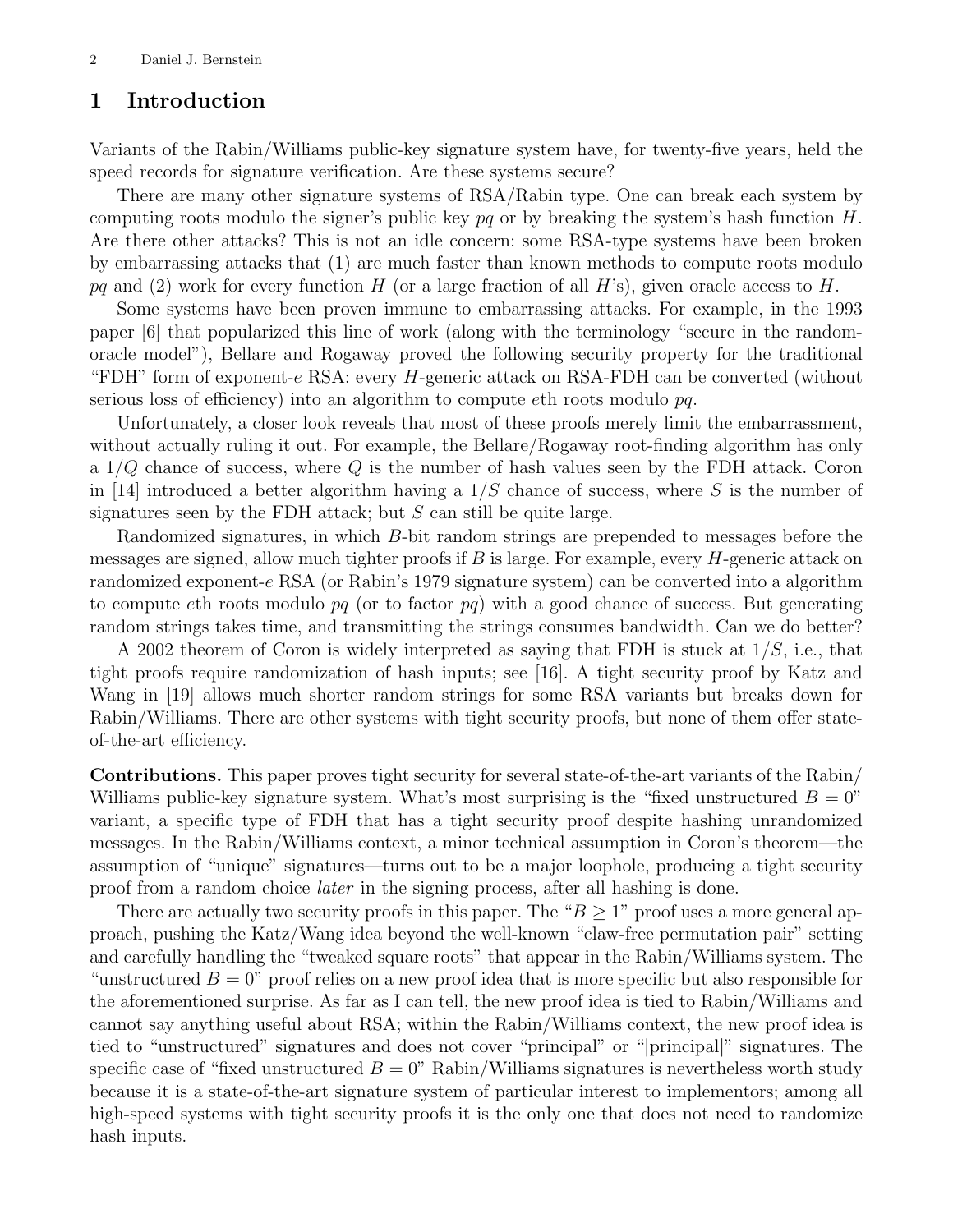My proofs follow a new expository structure that explicitly separates five levels of hard problems (generic blind inversion, generic selective inversion using one signature, generic selective inversion using many signatures, generic existential inversion, and generic attacks) and that closely tracks the intuition of a cryptanalyst studying potential attacks. Previous proofs can be, and gain in clarity from being, rewritten within the same structure; for example, the structure formalizes the standard use of a simulator as a very easy step from the first-level hard problem to the second-level hard problem, with all other difficulties stripped away. I can easily imagine the structure being useful for future proofs; I hope that one proof suffices to make the general structure clear.

These proofs owe a heavy debt to the efforts of Koblitz and Menezes to clarify the limits of "provable security"; see [25] and [26]. In particular, in [25, Section 3.2], in the case of RSA with  $B = 0$ , Koblitz and Menezes explicitly stated an apparently new "RSA1" hard problem (which I call "generic existential inversion") and conjectured that it had the same difficulty as the usual hard problem (which I call "generic blind inversion"). The simplicity and clarity of the new hard problem inspired me to consider the analogous problem for Rabin/Williams. Koblitz and Menezes had commented that Coron's  $1/S$  reduction could be translated to a  $1/S$  reduction between these two hard problems, and that it was unreasonable to hope for a better reduction in light of Coron's 2002 theorem. I was quite surprised to discover that the "unstructured" case of the analogous Rabin/Williams conjecture could in fact be proven.

**Priority dates.** I posted a " $B > 1$ " Katz/Wang-style proof in 2003; thanks to Dan Boneh for pointing out [19] to me. I posted the new expository structure in November 2006. I posted the "unstructured  $B \geq 0$ " proof, with the new proof idea, in November 2006.

An illustrative error in the literature. The 1999 paper [28] by Kurosawa and Ogata spends several sections presenting "two efficient Rabin type digital signature schemes" that are "much faster" than the original Rabin signature scheme. The paper also claims to prove that "breaking the proposed digital signature scheme by chosen plaintext attack is as hard as factoring  $N$ ." The claimed theorem, "Theorem 1" in [28, Section 6], states bounds as tight as one could possibly hope for.

As discussed later in this paper, there is nothing new in Kurosawa/Ogata signatures; they are one of the standard forms of Rabin/Williams signatures, specifically what I call "principal  $B = 0$ " Rabin/Williams signatures. What Kurosawa and Ogata claim is that they have proven tight security for principal  $B = 0$  Rabin/Williams signatures.

For comparison, the 2003 Katz/Wang paper [19] advertises tight security with only one extra bit of hash input. This 1999 Kurosawa/Ogata paper was already claiming tight security with no extra bits of hash input. This might appear, at first glance, to be the same surprising " $B = 0$ " claim that I am making in this paper; the details of the claims are different ("principal" versus "fixed unstructured"), but for novices these details are of no obvious consequence.

Unfortunately, the Kurosawa/Ogata claim is not true. I see no reason to believe that there is any way to prove the Kurosawa/Ogata "theorem." Certainly Kurosawa and Ogata did not prove their "theorem": the Kurosawa/Ogata "proof" has a fatal flaw, a flaw that becomes very easy to spot when the "proof" is rewritten within my expository structure. Details matter! See Section 4 of this paper for further discussion of the Kurosawa/Ogata "proof."

### 2 Parameters; keys; verification; signing

This section defines the family of signature systems whose security is analyzed later in the paper. Standardizing a particular signature system in the family means standardizing various parameters: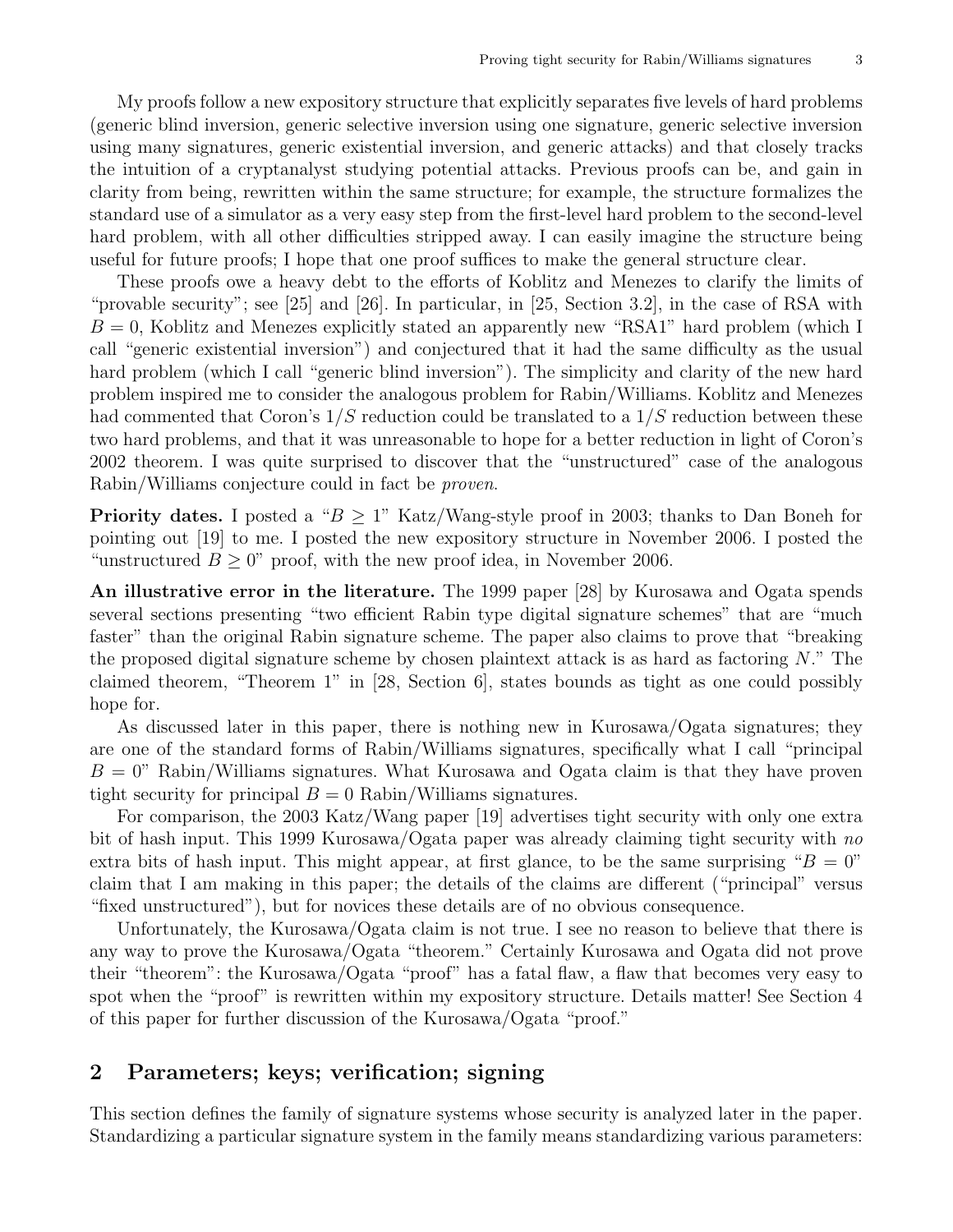K, the number of key bits; D, the distribution of secret keys;  $H$ , the hash function; and  $B$ , the number of bits of randomization of the hash input. The signer's behavior is further controlled by two parameters relevant to security: first, whether signatures are "unstructured" or "principal" or "|principal|"; second, whether signatures are "fixed" or "variable." All of these parameters are explained in detail below.

Readers wondering "Why are you looking at these particular systems?" should read the cost analysis and historical survey in Appendix A. The short answer is that, among all the signature systems that are conjectured to provide a reasonable security level, these systems were engineered to minimize cost. (Exception: in applications where signature length is much more important than verification time, lower costs are achieved by systems of ElGamal/Schnorr/ECDSA type.) This engineering has not produced the world's simplest family of signature systems—this section needs two pages to state all the details of what the signer and verifier do—but the loss in simplicity is justified by the reduction in cost.

Secret keys and public keys. All users of the system know an integer  $K \geq 10$ . Typical choices of K include 1024 (not recommended), 1536, and 2048. All users of the system also know a distribution D (for example, the uniform distribution) of pairs of prime numbers  $(p, q)$  such that  $p \in 3 + 8\mathbb{Z}, q \in 7 + 8\mathbb{Z}, \text{ and } 2^{K} < pq < 2^{K+1}.$ 

Each user of the system chooses a random secret key  $(p, q)$  from the distribution D, and computes a corresponding public key pq.

For each algorithm A define  $PrFactor(A)$  as the probability that  $A(pq) \in \{p, q\}$ , when  $(p, q)$  is chosen randomly from the distribution  $D$ . This probability depends explicitly on  $A$  and implicitly on the parameters  $(K, D)$ ; no security is possible when K and D are chosen poorly. If  $K = 512$ , for example, then the attacker can use the number-field sieve to factor arbitrary integers between  $2<sup>K</sup>$  and  $2<sup>K+1</sup>$  with a moderate amount of effort, and can then freely forge signatures. As another example, if D has highly limited randomness and is concentrated on  $2^{32}$  pairs  $(p, q)$ , the attacker can factor  $pq$  by simply trying each of those  $2^{32}$  pairs.

Theoreticians often simplify this picture by assuming that  $D$  is the uniform distribution. In the real world, however, implementors often choose non-uniform distributions to save time in key generation. This paper considers arbitrary distributions of pairs  $(p, q)$ , and thus arbitrary distributions of public keys  $pq$ . For each distribution  $D$ , this paper proves that various hard problems involving public keys from distribution  $D$  are equivalent to factoring public keys from distribution D.

**Hashing and verification.** All users of the system know an integer  $B \geq 0$ . Three interesting choices of B are 0, 1, and 128. All users of the system also know a function  $H: {B\text{-bit strings}} \times$  ${\rm{Imessages}} \rightarrow \{1, 2, ..., 2^K\}$ . For example, for  $B = 0$  and  $K = 2048$ , the function H assigns an element of  $\{1, 2, \ldots, 2^{2048}\}\$  to each message. There are many popular choices of H, usually built from components such as MD5, SHA-1, and SHA-256.

A vector (e, f, s) is a **tweaked square root** of an integer h modulo a public key pq if  $e \in$  $\{1,-1\}; f \in \{1,2\}; s \in \{0,1,\ldots,pq-1\}; \text{ and } efs^2 \equiv h \pmod{pq}$ . A vector  $(e, f, r, s)$  is a signature of a message m under a public key pq if r is a B-bit string and  $(e, f, s)$  is a tweaked square root of  $H(r, m)$ .

For example, the algorithm displayed in Appendix A computes a tweaked square root of  $h$ , specifically the **principal tweaked square root** of  $h$ . This is the unique tweaked square root  $(e, f, s)$  such that e is 1 if h is a square modulo q, otherwise  $-1$ ; f is 1 if eh is a square modulo p, otherwise 2; and s is a square modulo  $pq$ .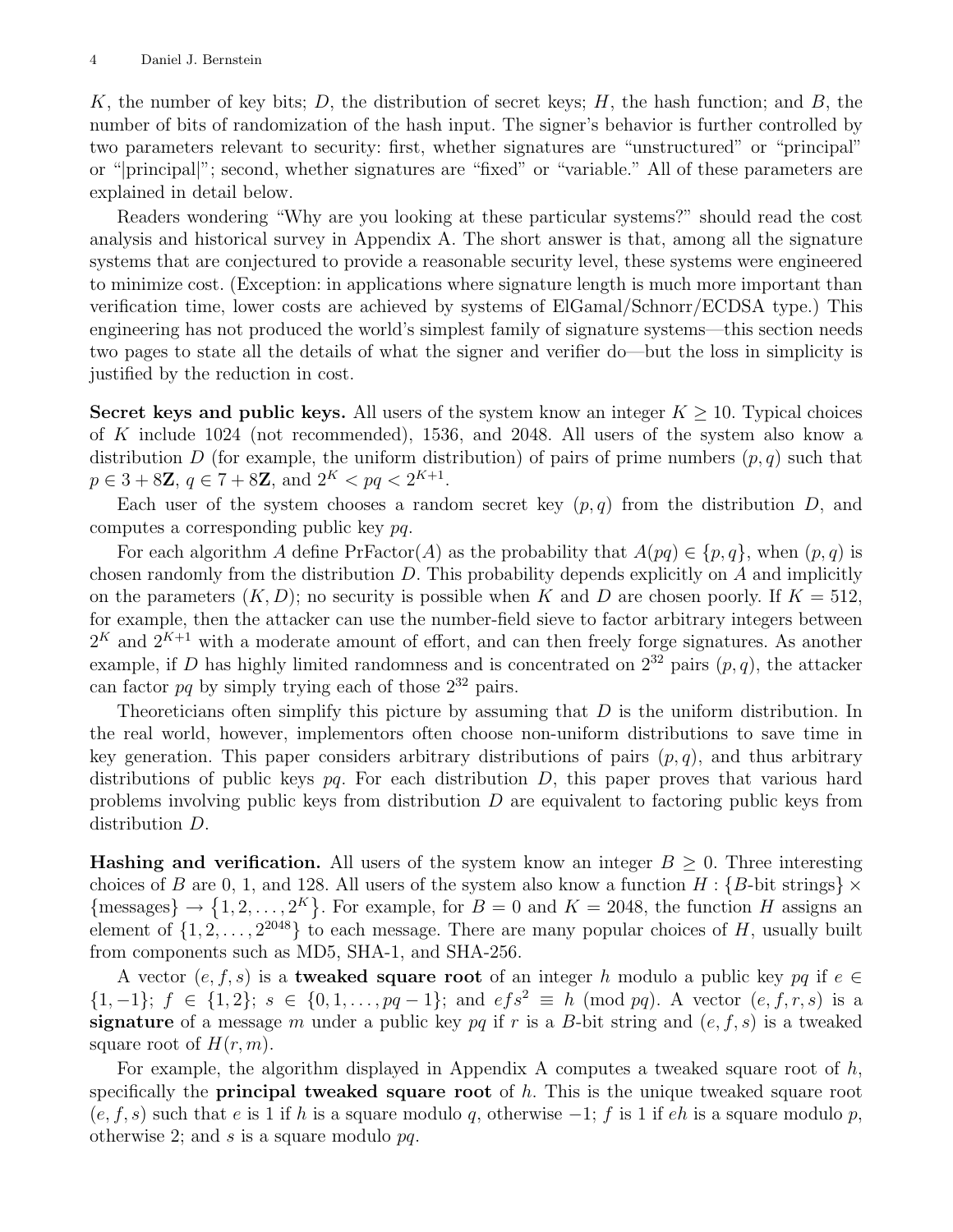The difficulty of forging signatures depends on H. No security is possible when the hash function is chosen poorly. For example, if  $H(r, m)$  is determined by  $MD5(m)$ , then an attacker can find collisions in  $H$  by finding collisions in MD5.

Reader beware: Many authors allow the output range of  $H$  to be a function of the public key, but there cannot actually be any such dependence when  $H$  is a system parameter shared by all users, as it always is in practice. Putting a shared limit on the output range of  $H$  also means slightly changing the notion of a generic attack, and slightly changing the security proofs. My proofs include these minor changes.

Unstructured signatures, principal signatures,  $|$ principal signatures. Each message m has exactly  $2^{B+2}$  signatures under pq: there are  $2^B$  choices of r, and then 4 choices of tweaked square root  $(e, f, s)$  of  $H(r, m)$  modulo pq. Which signature does the signer choose?

A stupid signer could easily expose his secret key to the attacker through this choice. For example, the signer could leak the *i*th bit of p in the *i*th signature as the bottom bit of r (if  $B \geq 0$ , as the Jacobi symbol of s modulo pq, etc. This example demonstrates that there is no hope of security if the signing function is chosen poorly. How do we know that a smarter-sounding signing algorithm does not have a similar leak?

There are three signature distributions proposed in the literature:

- Unstructured: The signer chooses a uniform random string  $r$ , and then a uniform random tweaked square root of  $H(r, m)$ , independently of all previous choices.
- Principal: The signer chooses a uniform random string  $r$  independently of all previous choices, and then chooses the principal tweaked square root of  $H(r, m)$ .
- **Principal**: The signer chooses a uniform random string r independently of all previous choices, and then chooses the "|principal|" tweaked square root of  $H(r, m)$ . If the principal tweaked square root is  $(e, f, s)$  then the |principal| tweaked square root is  $(e, f, \min\{s, pq - s\})$ ; the point is that  $\min\{s, pq - s\}$  takes a bit less space than s.

One step in this paper's security proofs—see Section 4—is split into three cases accordingly. A later step—see Section 7—is affected much more dramatically by the choice.

This paper is not the first paper to point out the importance of the signature distribution for Rabin/Williams security proofs. For example, Bellare and Rogaway in [8, Section 6] wrote "SignPRab . . . returns a random square root . . . We stress that a random root is chosen; a fixed root won't do." In my terminology, Bellare and Rogaway are requiring unstructured signatures and prohibiting principal signatures,  $|principal|$  signatures, etc. Sometimes principal signatures require extra work for a security proof (work done in Section 4 of this paper); sometimes they don't seem to allow a security proof at all.

Variable signatures, fixed signatures. What happens if the signer is given the same message to sign once again? There are two choices in the literature:

- Fixed: Given the same message again, the signer chooses the same signature again.
- Variable: Given the same message again, the signer generates a fresh signature, making random choices independently of the previous choices.

To understand the importance of this choice for security, consider the fact that "fixed unstructured  $B = 0$ " signatures now have a tight security proof, whereas "variable unstructured  $B = 0$ " signatures are easily breakable. The importance of this choice for tight security *proofs* was pointed out by Katz and Wang in [19]; the conventional wisdom before [19] was that tight security proofs required a large B.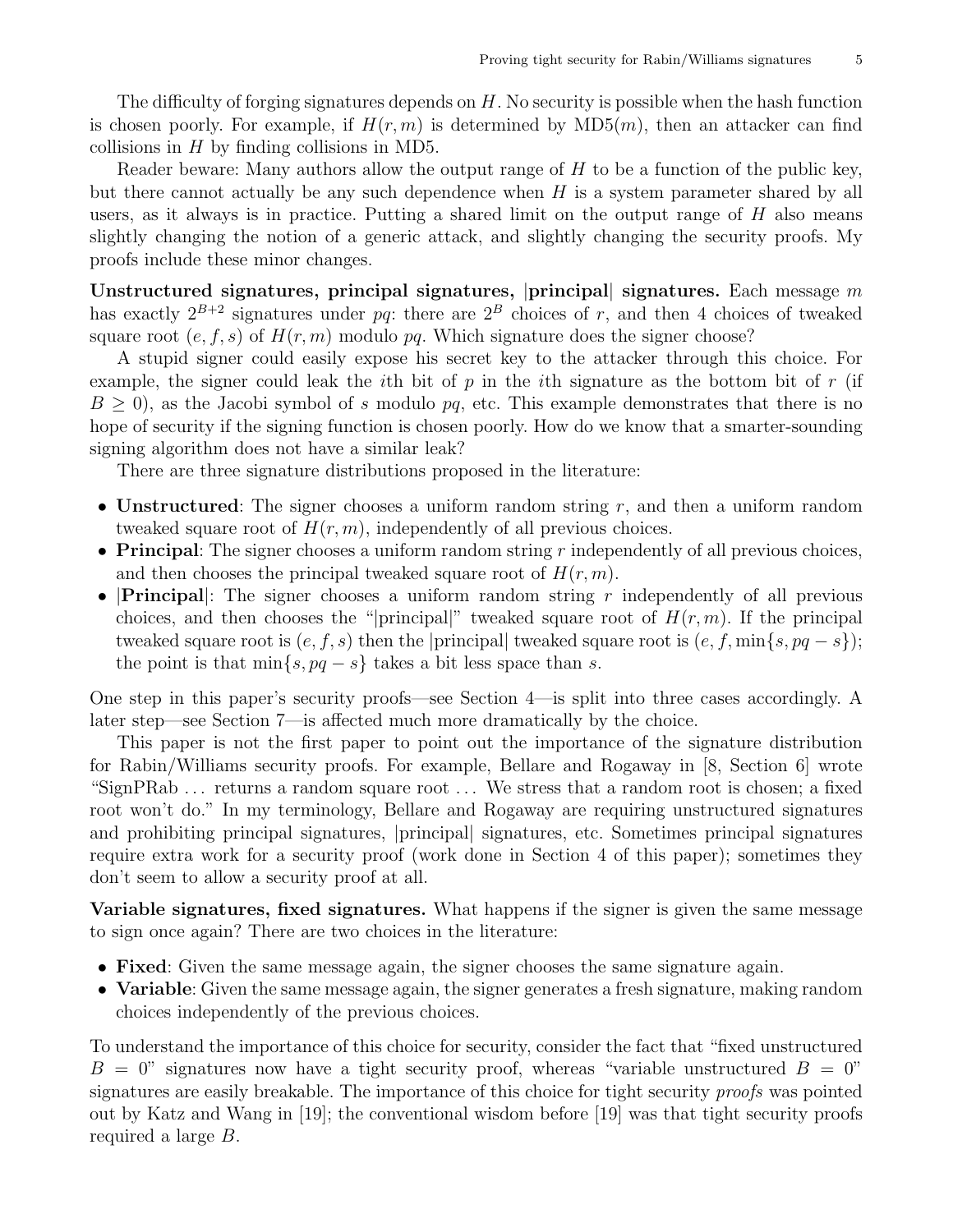The above description of fixed signatures might sound as if each signer needs to remember all previous signed messages. However, the signer can produce indistinguishable results without memory, assuming standard conjectures in secret-key cryptography. The trick is simple: the signer replaces the random bits with secret functions of m. This trick was posted to  $\texttt{sci.crypt}$  in 1997 by Barwood and independently by Wigley; see [4] and [34]. It was reinvented several years later by Katz and Wang in [19, Section 4.1]. The usual construction is for the signer to first compress  $m$  with a very fast "almost universal hash function," and then scramble the result, for example with a block cipher; the relevant conjecture is that the scrambling function is indistinguishable from uniform.

For principal and |principal| signatures with  $B = 0$ , no randomness is required, and variable signatures are the same as fixed signatures.

# 3 Generic blind inversion

The security proof in this section—in particular, the function RandSquare shown below—is well known, but readers are nevertheless encouraged to read it as a warmup for the security proofs in subsequent sections.

Suppose we are given a public key pq and an integer  $h' \in \{1, 2, ..., 2^{K}\}\.$  How quickly can we compute a tweaked square root of  $h'$  modulo  $pq$ ? One approach is to factor  $pq$ ; are there better approaches?

More formally: Fix K and D. For each algorithm A define  $PrInvBlind(A)$  as the probability that  $A(pq, h')$  is some  $(e', f', s') \in \{-1, 1\} \times \{1, 2\} \times \{0, 1, \ldots, pq-1\}$  satisfying  $e'f'(s')^2 \equiv h'$  $(mod pq)$ , when

- $(p, q)$  is a random secret key from the distribution D,
- h' is a uniform random element of  $\{1, 2, ..., 2^K\},\$

and  $(p, q)$  is independent of h'. How large can PrInvBlind(A) be, as a function of the resources consumed by A?

Any fast probability-1 algorithm  $\tilde{A}$  for this generic-blind-inversion problem immediately implies a fast probability-1 algorithm to forge Rabin/Williams signatures, given oracle access to the hash function  $H$ . The attacker simply chooses the message  $m'$  that he wants to sign, chooses any  $B$ -bit string r', computes  $h' = H(r', m')$ , and uses A to compute a tweaked square root  $(e', f', s')$  of h'. Then  $(e', f', r', s')$  is a signature of m'. Conversely, cryptanalysts trying to forge Rabin/Williams signatures will naturally consider this simple attack strategy as a first possibility.

Tight security proof. Unfortunately for the cryptanalyst, this problem is provably as difficult as factorization of public keys. Any fast high-probability algorithm A for this problem immediately implies a fast high-probability factorization algorithm  $\text{RandSquare}(A)$ . The proof is completely standard, except for the details of how the tweaks  $e, f$  are handled.

Here is the factorization algorithm RandSquare $(A)$ :

- 0. Input  $n$ .
- 1. Generate a uniform random vector  $(e, f, s) \in \{-1, 1\} \times \{1, 2\} \times \{0, \ldots, n-1\}.$
- 2. Compute  $h' = efs^2 \mod n$ .
- 3. Go back to step 1 if  $h' \notin \{1, 2, ..., 2^K\}.$
- 4. Compute  $(e', f', s') = A(n, h').$
- 5. If  $gcd{n, s'-s} \notin \{1, n\}$ , print it and stop.
- 6. If  $gcd{n, s'} \notin \{1, n\}$ , print it and stop.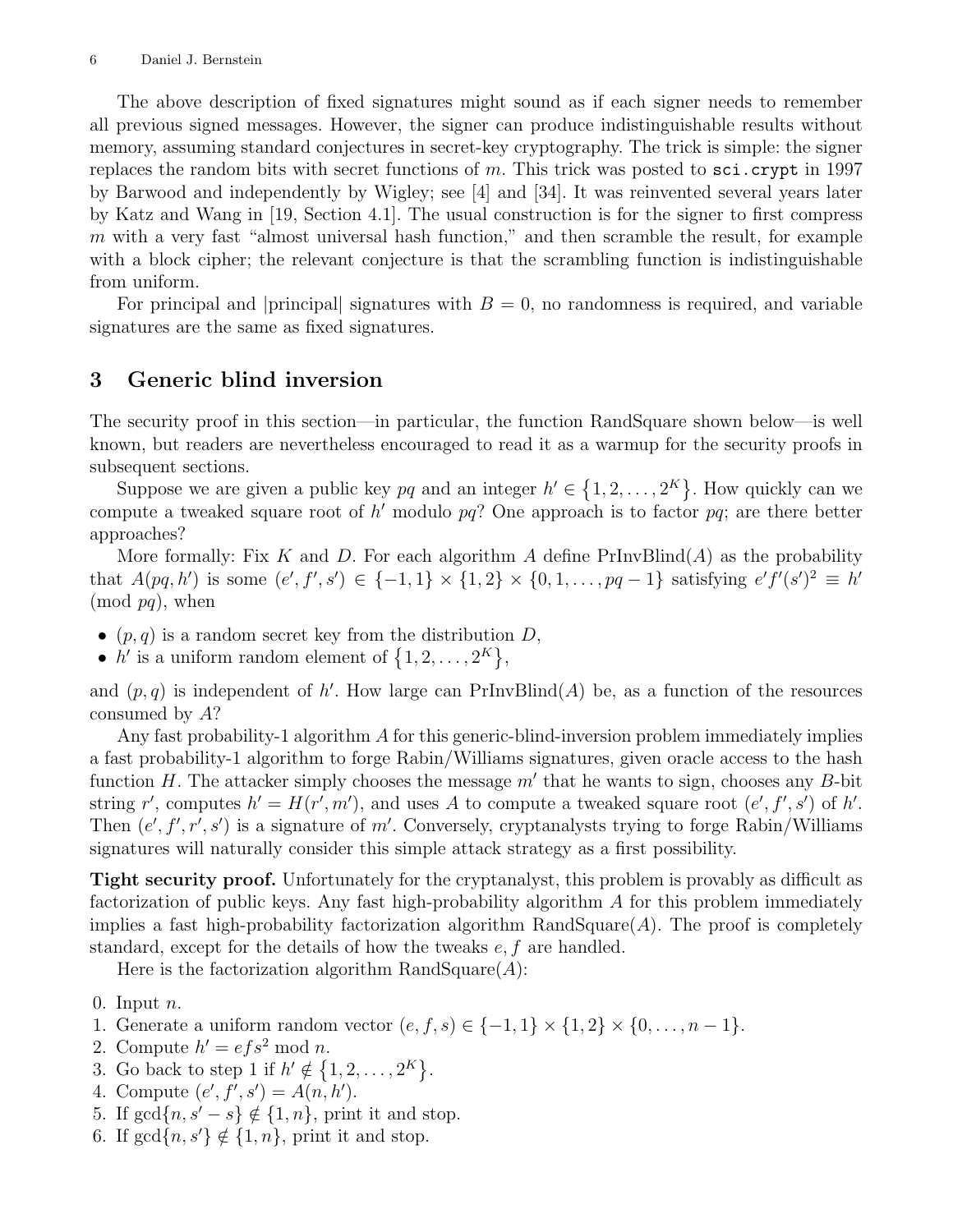The following theorem states that a large success chance  $PrInvBlind(A)$  implies a similarly large factorization chance  $PrFactor(RandSquare(A))$ . The time of  $RandSquare(A)$  is practically identical to the time of A: the only difference is a few easy operations modulo  $n$  to generate  $h$ , repeated only  $n/2<sup>K</sup> < 2$  times on average.

**Theorem 3.1.** PrFactor(RandSquare(A))  $\geq$  (1/2) PrInvBlind(A).

*Proof.* Let  $(p, q)$  be a random secret key with distribution D. At step 4 of  $(RandSquare(A))(pq)$ , the quantity  $h' = e f s^2 \mod pq$  is a uniform random element of  $\{1, 2, ..., 2^K\}$ ; recall that each choice of h' is produced by exactly four choices of e, f, s. Thus the event  $e'f'(\overline{s}')^2 \equiv h' \pmod{pq}$ occurs with probability exactly  $PrInvBlind(A)$ . I claim that, given this event, there is conditional probability at least  $1/2$  that one of  $s', s' - s$  has a nontrivial factor in common with  $pq$ .

**Case 1:**  $gcd\{h', pq\} = pq$ . This is impossible, since  $1 \leq h' \leq 2^K$  < pq.

**Case 2:**  $gcd\{h', pq\} = p$ . In this case  $gcd\{s', pq\} = p$  as desired.

**Case 3:**  $gcd\{h', pq\} = q$ . In this case  $gcd\{s', pq\} = q$  as desired.

**Case 4:**  $gcd\{h', pq\} = 1$ . I claim that  $(s')^2 \equiv s^2 \pmod{pq}$ . Notice first that  $e'f'(s')^2 \equiv efs^2$ (mod pq), and recall that p, q are primes with  $p \in 3 + 8\mathbb{Z}$  and  $q \in 7 + 8\mathbb{Z}$ . Both possibilities for f, namely 1 and 2, are squares modulo q, so  $f'(s')^2$  and  $fs^2$  are squares modulo q, and both are nonzero since  $gcd\{h', q\} = 1$ ; the ratio  $e'/e$  is therefore a square modulo q and hence cannot be -1. Consequently  $e' = e$  and  $f'(s')^2 \equiv fs^2 \pmod{pq}$ . Both  $(s')^2$  and  $s^2$  are squares modulo p, and both are nonzero since  $gcd\{h', p\} = 1$ ; the ratio  $f'/f$  is therefore a square modulo p and hence cannot be 2. Hence  $f' = f$  and  $(s')^2 \equiv s^2 \pmod{pq}$ .

Recall that there are exactly four choices of  $e, f, s$  consistent with h', and observe that  $e', f', s'$ is independent of this choice. All four choices have the same  $e, f$  as I just showed, so only two of them have  $s \equiv s'$  or  $s \equiv -s'$ . The other two choices occur with conditional probability 1/2; for those choices, pq divides  $(s')^2 - s^2$  without dividing  $s' - s$  or  $s' + s$ , so  $gcd\{n, s' - s\}$  is a nontrivial factor of  $pq$ .

#### 4 Generic selective inversion using one signature

Suppose we're given a public key pq, two integers  $h, h' \in \{1, 2, ..., 2^{K}\}\$ , and a tweaked square root  $(e, f, s)$  of h modulo pq. How quickly can we compute a tweaked square root of h' modulo  $pq$ ? One approach is to factor  $pq$ ; are there better approaches?

More formally: Fix K and D. Fix  $\alpha \in \{\text{unstructured}, \text{principal}, \text{principal}\}\.$  For each algorithm A define PrInvSelective<sub>1</sub>(A) as the probability that  $A(pq, h, e, f, s, h')$  is some  $(e', f', s') \in \{-1, 1\} \times$  $\{1,2\} \times \{0,1,\ldots,pq-1\}$  satisfying  $e'f'(s')^2 \equiv h' \pmod{pq}$ , when

- $(p, q)$  is a random secret key from the distribution D,
- h is a uniform random element of  $\{1, 2, ..., 2^K\},\$
- (e, f, s) is a random tweaked square root of h modulo pq with distribution  $\alpha$ ,
- h' is a uniform random element of  $\{1, 2, ..., 2^K\},\$

and all of these choices are independent. How large can  $PrInvSelective_1(A)$  be, as a function of the resources consumed by  $A$ ?

This generic-selective-inversion problem is a natural step for the cryptanalyst beyond the generic-blind-inversion problem in Section 3. Any fast probability-1 algorithm  $\Lambda$  to solve this problem immediately implies a fast probability-1 algorithm to forge Rabin/Williams signatures,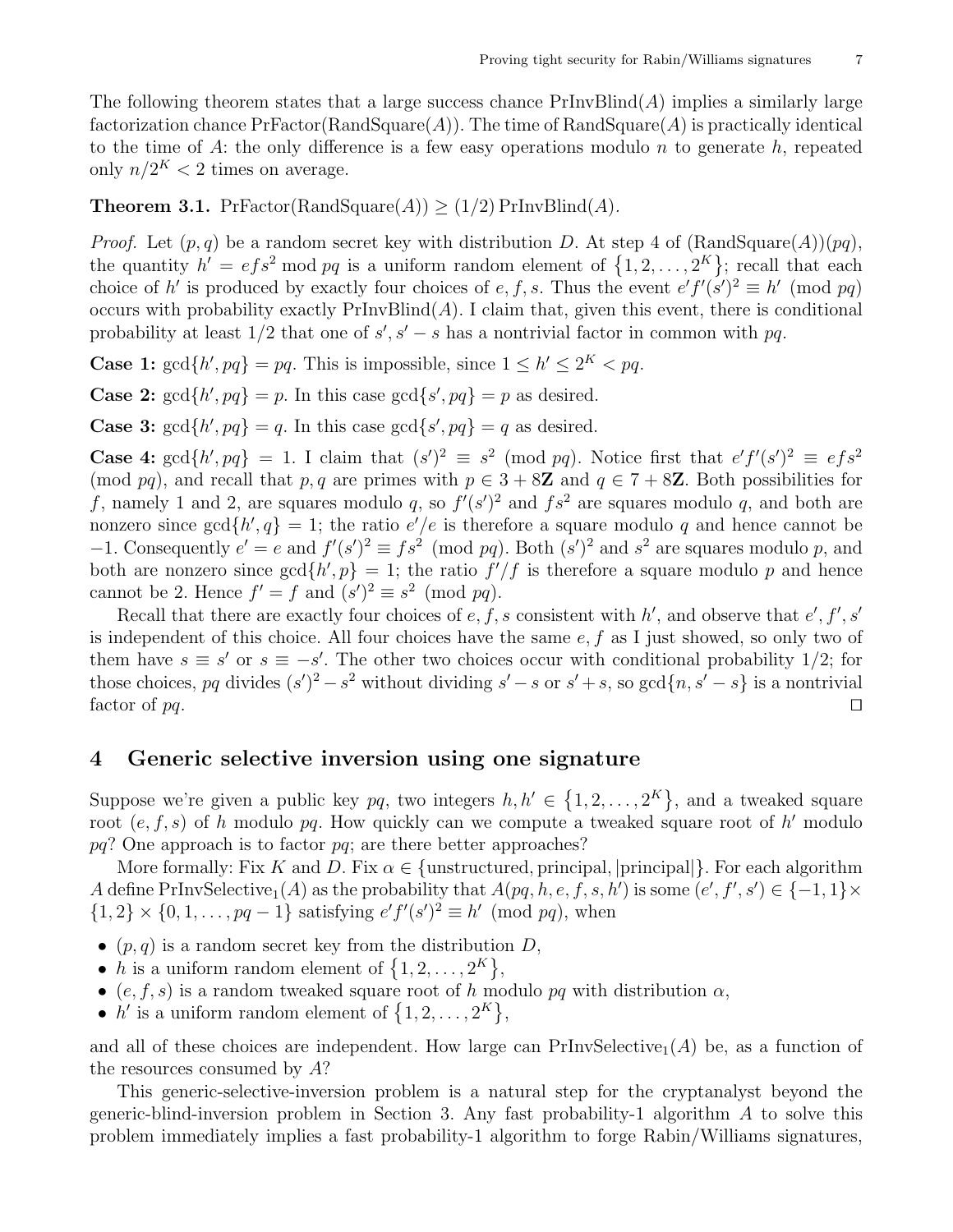given oracle access to the hash function H. The forgery algorithm takes h and  $(e, f, s)$  from a legitimately signed message m, chooses a message  $m' \neq m$ , chooses a B-bit string r', computes  $h' = H(r', m')$ , computes  $(e', f', s') = A(pq, h, e, f, s, h')$ , and outputs  $(e', f', r', s')$  as a successful forgery of  $m'$ .

Similar comments apply to the problems articulated in subsequent sections. Each problem is a natural problem for the cryptanalyst to consider, providing more flexibility than the previous problem and potentially making attacks easier.

Tight security proof. Unfortunately for the cryptanalyst, this problem is provably as difficult as factorization of public keys. Any fast high-probability algorithm A for this problem immediately implies a fast high-probability algorithm  $\text{SimSign}_1(A)$  for the generic-blind-inversion problem, and therefore implies a fast high-probability factorization algorithm  $\text{RandSquare}(\text{SimSign}_1(A)).$ 

The intuition here is that A learns nothing from seeing  $h, e, f, s$ . It is well known how to formalize this intuition: namely, build a **simulator** that, given  $pq$ , generates  $(h, e, f, s)$  with exactly the same distribution as a signer who first generates h and then uses p, q to generate  $(e, f, s)$ .

There are three different constructions of the simulator, and thus three different constructions of  $\text{SimSign}_1(A)$ , one for each of the three choices of  $\alpha$ . Here is  $\text{SimSign}_1(A)$  for the simplest choice,  $\alpha$  = unstructured:

- 0. Input  $n$  and  $h'$ .
- 1. Generate a uniform random vector  $(e, f, s) \in \{-1, 1\} \times \{1, 2\} \times \{0, \ldots, n-1\}.$
- 2. Compute  $h = efs^2 \mod n$ .
- 3. Go back to step 1 if  $h \notin \{1, 2, \ldots, 2^K\}.$
- 4. Print  $A(n, h, e, f, s, h')$ .

Here is  $\text{SimSign}_1(A)$  for  $\alpha \in \{\text{principal}, |\text{principal}|\}.$ 

- 0. Input  $n$  and  $h'$ .
- 1. Generate a uniform random vector  $(e', f', x) \in \{-1, 1\} \times \{1, 2\} \times \{0, ..., n-1\}.$
- 2. Compute  $g = \gcd\{x, n\}.$
- 3. If  $g = n$  or g mod  $8 = 7$ , set  $e = 1$ ; otherwise set  $e = e'$ .
- 4. If  $g = n$  or g mod  $8 = 3$ , set  $f = 1$ ; otherwise set  $f = f'$ .
- 5. Compute  $s = x^2 \mod n$ .
- 6. Compute  $h = efs^2 \mod n$ .
- 7. Go back to step 1 if  $h \notin \{1, 2, ..., 2^K\}.$
- 8. Print  $A(n, h, e, f, s, h')$  if  $\alpha =$  principal, else  $A(n, h, e, f, \min\{s, n s\}, h')$ .

The following theorem states that a large success chance  $PrInvSelective_1(A)$  implies a large success chance  $PrInvBlind(SimSign<sub>1</sub>(A))$ . The time of  $SimSign<sub>1</sub>(A)$  is practically identical to the time of A: the only difference is a few easy operations modulo n to generate h, repeated only  $n/2<sup>K</sup> < 2$ times on average.

**Theorem 4.1.** PrInvBlind( $\text{SimSign}_1(A)$ ) = PrInvSelective<sub>1</sub> $(A)$ .

The reader may have noticed that my constructions of  $\text{SimSign}_1(A)$ , in the principal and |principal| cases, go to some extra work to handle extremely rare events such as  $q = n$ . The reward for this work is a particularly clean theorem. The simulators produce exactly the right output distribution, rather than producing *almost exactly* the right output distribution and forcing the user to worry about the difference.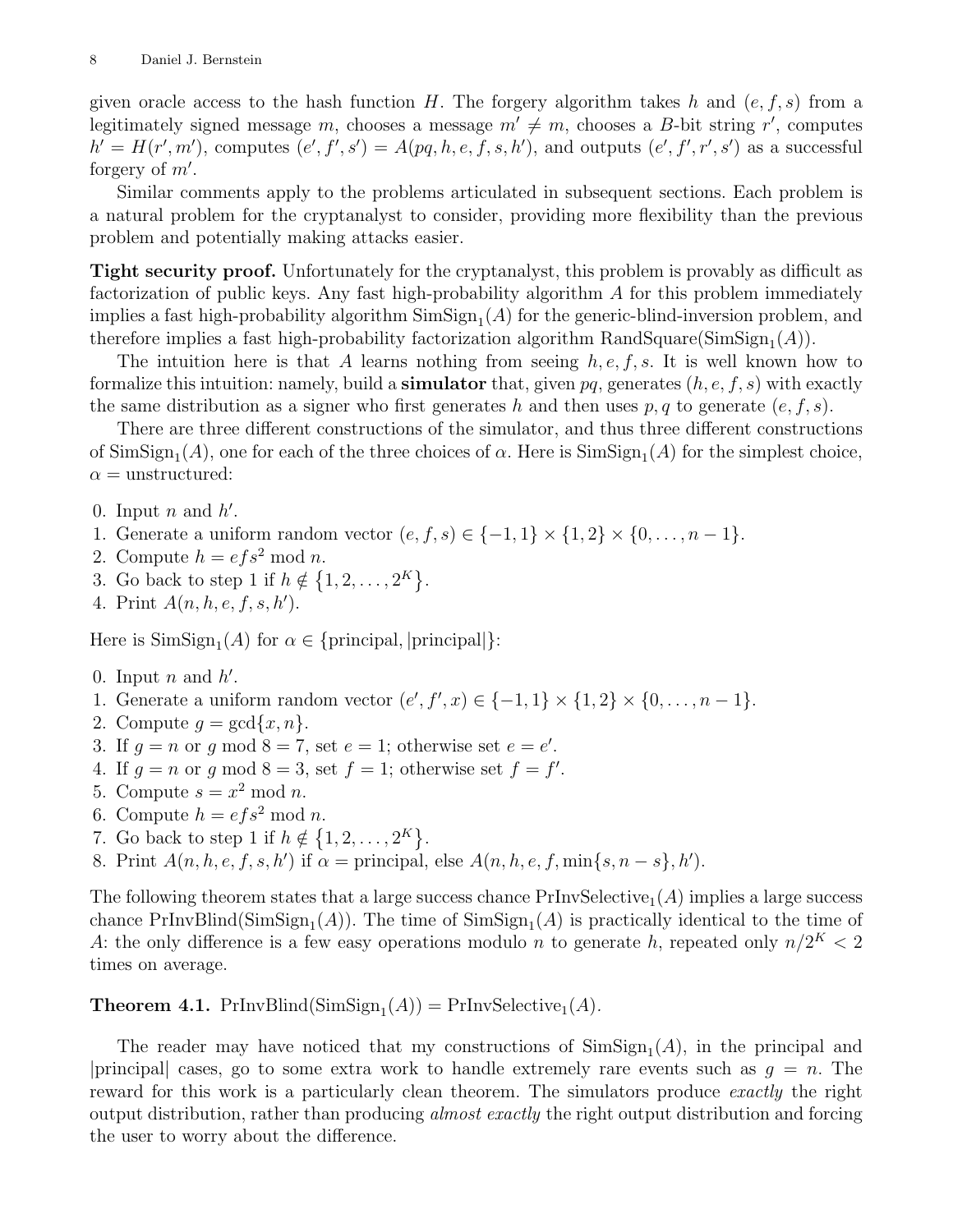*Proof.* Let  $(p, q)$  be a random secret key with distribution D, and let h' be a uniform random element of  $\{1, 2, ..., 2^K\}$ , independent of  $(p, q)$ . Consider  $(\text{SimSign}_1(A))(n, h')$  where  $n = pq$ .

**Unstructured:** There are exactly four choices of  $(e, f, s)$  for each possible h; so the distribution of h is uniform, and  $(e, f, s)$  is a uniform random tweaked square root of h. Thus  $e'f'(s')^2 \equiv h'$ with probability exactly  $PrInvSelective_1(A)$ .

**Principal:** If  $e = 1$  then  $h \equiv e f s^2 = f s^2$  is a square modulo q since 2 is a square modulo q. If  $e = -1$  then  $h \equiv e f s^2 = -f s^2$ , which I claim is a non-square modulo q; otherwise q divides s, so q divides x, so  $g = \gcd\{x, n\} \in \{n, q\}$ , so  $g = n$  or  $g \mod 8 = 7$ , so  $e = 1$ , contradiction. Similarly, if  $f = 1$  then  $eh \equiv s^2$  is a square modulo p, and if  $f = 2$  then  $eh \equiv 2s^2$ , which I claim is a non-square modulo p; otherwise p divides s, so p divides x, so  $q = \gcd\{x, n\} \in \{n, p\}$ , so  $q = n$ or q mod  $8 = 3$ , so  $f = 1$ , contradiction. Furthermore, by construction s is a square modulo n. Therefore  $(e, f, s)$  is the principal tweaked square root of h. The only remaining task is to show that the distribution of  $h$  is uniform.

Which choices of  $(e', f', x)$  lead to h? Write  $(e, f, s)$  for the principal tweaked square root of h. If  $\gcd\{h,n\} = 1$  then  $\gcd\{s,n\} = 1$  so  $g = \gcd\{x,n\} = 1$ ; thus  $e' = e$ ,  $f' = f$ , and x is one of the four square roots of s modulo n. If  $gcd\{h, n\} = p$  then  $gcd\{s, n\} = p$  so  $q = gcd\{x, n\} = p$ ; thus  $e' = e, f' \in \{1, 2\}$ , and x is one of the two square roots of s modulo n. If  $gcd\{h, n\} = q$  then  $gcd\{s, n\} = q$  so  $g = gcd\{x, n\} = q$ ; thus  $e' \in \{-1, 1\}$ ,  $f' = f$ , and x is one of the two square roots of s modulo n. If  $gcd\{h, n\} = n$  then  $gcd\{s, n\} = n$  so  $g = gcd\{x, n\} = n$ ; thus  $e' \in \{-1, 1\}$ ,  $f \in \{1,2\}$ , and  $x = 0$ . To summarize, each integer  $h \in \{0,1,\ldots,n-1\}$  is produced by at most four choices of  $(e', f', x)$ . There are n possibilities for h and 4n possibilities for  $(e', f', x)$ , so each integer  $h \in \{0, 1, \ldots, n-1\}$  is produced by exactly four choices of  $(e', f', x)$ .

**Principal:** h is uniform exactly as above, and  $(e, f, s)$  is the principal tweaked square root of h, so  $(e, f, \min\{s, n - s\})$  is the |principal| tweaked square root of h.

An illustrative error in the literature, continued. Kurosawa and Ogata in [28] claim tight security for principal  $B = 0$  Rabin/Williams signatures (modulo an irrelevant change from  $-2, -1, 1, 2$  to  $-1/2, -1, 1, 1/2$ ). Specifically, "Theorem 1" in [28, Section 6] is an assertion of tight security for the Kurosawa/Ogata "improved scheme"; [28, Section 5] defines verification in the "improved scheme" by the equation " $x^2 = \alpha_i H(M)$  mod N" where x is the signature, i is implicit,  $(\alpha_0, \alpha_1, \alpha_2, \alpha_3) = (1, 2, -2, -1)$ , M is the message, and N is the public key; [28, Section 5] also defines signing in a deterministic way (as emphasized by Kurosawa and Ogata), and a closer look reveals that the signatures are principal.

Unfortunately, the Kurosawa/Ogata "proof" has many flaws. Most of the flaws are fixable carelessness involving the occasional numbers that have factors in common with  $pq$ , but one flaw is fatal.

To answer a hash query ("give me a hash value" at the top of [28, page 62]), the Kurosawa/ Ogata simulator picks  $r \in \{0, \ldots, pq-1\}$  and  $i \in \{0, 1, 2, 3\}$  "randomly" and returns  $r^2/\alpha_i$  as the hash value. To answer a signing query with that hash value, the simulator returns r. Kurosawa and Ogata claim that the success chance of an attack using this simulator (" $Pr[F$  successes]") is the same as the success chance against the legitimate signer (" $\epsilon(k)$ "), and that the resulting forgery  $r^2/\alpha_i = s^2/\alpha_i$  produces a factor of pq in the frequent case that  $r \neq \pm s$ .

The big problem with this "proof" is that the distribution of signatures from the Kurosawa/ Ogata simulator is not the same as the distribution of signatures from the legitimate signer. It isn't even close. The simulator produces unstructured square roots, whereas the legitimate signer produces principal square roots.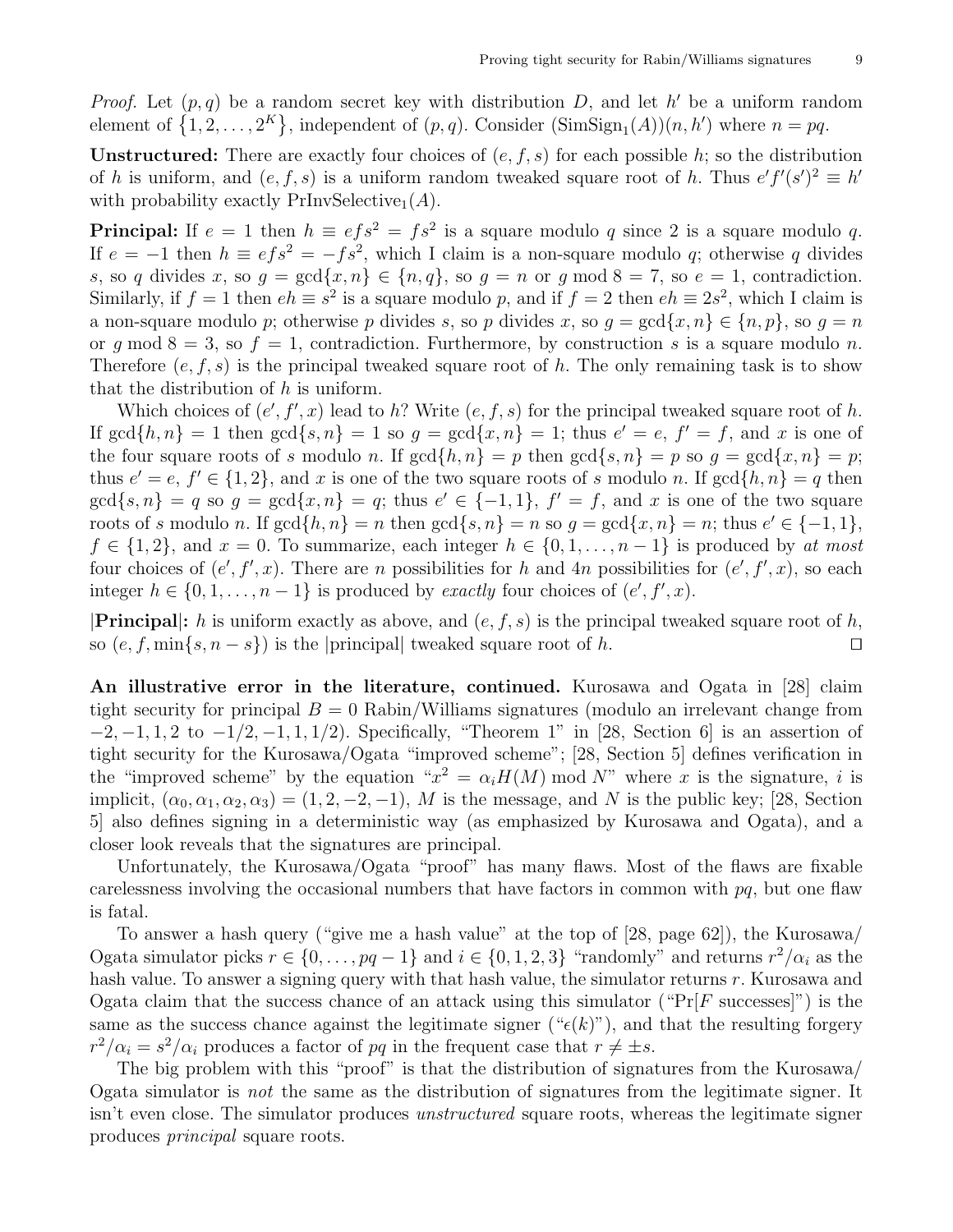Because the simulator produces the wrong signature distribution, there is no justification for the claim that this simulation preserves the attack's success probability. To see that the claim is not merely unproven but sometimes flat-out wrong, consider a forger  $F$  that collects many signatures, that uses the number-field sieve to factor  $pq$ , that uses the factorization to check whether all the signatures are principal, that (artificially!) aborts if any signatures are non-principal, and that finally uses the factorization to generate a forgery. This algorithm  $F$  always succeeds against the legitimate signer but never succeeds against the Kurosawa/Ogata simulator.

My expository structure factors these security proofs as compositions of simple reductions with clear interfaces. For example, the job of  $\text{SimSign}_1(A)$  is to convert its input  $(pq, h')$ , with distribution defined by PrInvBlind, into an input  $(pq, h, e, f, s, h')$  for A, with distribution defined by PrInvSelective. If this piece had been extracted from the Kurosawa/Ogata "proof" then the erroneous distribution of  $(h, e, f, s)$  would have been immediately clear.

One could try to rescue the Kurosawa/Ogata "theorem" by switching from the unstructured simulator to my principal simulator. But if  $r$  is principal then there is no reason to think that the equation  $r^2 = s^2$  will lead to a factorization of pq! The "theorem" is actually an open question. (One can view this difficulty as an illustration of Coron's 2002 theorem.) My best result along these lines, as advertised in the introduction, is a tight security proof for fixed principal  $B = 1$ Rabin/Williams signatures, with additional work described in subsequent sections of this paper.

#### 5 Generic selective inversion using many signatures

Suppose we're given a public key  $pq$ , integers  $h_1, h_2, \ldots, h_Q, h' \in \{1, 2, \ldots, 2^K\}$ , and a tweaked square root of each  $h_i$  modulo  $pq$ . How quickly can we compute a tweaked square root of  $h'$  modulo  $pq$ ? One approach is to factor  $pq$ ; are there better approaches?

More formally: Fix K and D. Fix  $Q \geq 0$ . Fix  $\alpha \in \{\text{unstructured}, \text{principal}, \text{principal}\}\.$  For each algorithm A define PrInvSelective<sub>Q</sub>(A) as the chance that  $A(pq, h_1, e_1, f_1, s_1, \ldots, h_Q, e_Q, f_Q, s_Q, h')$ is some  $(e', f', s') \in \{-1, 1\} \times \{1, 2\} \times \{0, 1, \ldots, pq - 1\}$  satisfying  $e' f'(s')^2 \equiv h' \pmod{pq}$ , when

- $(p, q)$  is a random secret key from the distribution D,
- each  $h_i$  is a uniform random element of  $\{1, 2, ..., 2^K\},\$
- $(e_i, f_i, s_i)$  is a random tweaked square root of  $h_i$  modulo pq with distribution  $\alpha$ ,
- h' is a uniform random element of  $\{1, 2, ..., 2^K\},\$

and all of these choices are independent. How large can PrInvSelective<sub>Q</sub>(A) be, as a function of the resources consumed by A?

The answer is that this problem is provably as difficult as factorization of public keys. The construction of  $\text{SimSign}_Q$  is an easy generalization of last section's construction of  $\text{SimSign}_1$ . For example, here is  $\text{SimSign}_{\mathcal{O}}(A)$  for  $\alpha =$  unstructured:

- 0. Input  $n$  and  $h'$ .
- 1. For each  $i \in \{1, 2, ..., Q\}$ :
- 2. Generate a uniform random vector  $(e_i, f_i, s_i)$  in the usual range.
- 3. Compute  $h_i = e_i f_i s_i^2 \text{ mod } n$ .
- 4. Go back to step 2 if  $h_i \notin \{1, 2, ..., 2^K\}.$
- 5. Print  $A(n, h_1, e_1, f_1, s_1, \ldots, h_Q, e_Q, f_Q, s_Q, h')$ .

The remaining constructions work similarly.

**Theorem 5.1.** PrInvBlind(SimSign<sub>Q</sub>(A)) = PrInvSelective<sub>Q</sub>(A).

*Proof.* Exactly as in Section 4.  $\Box$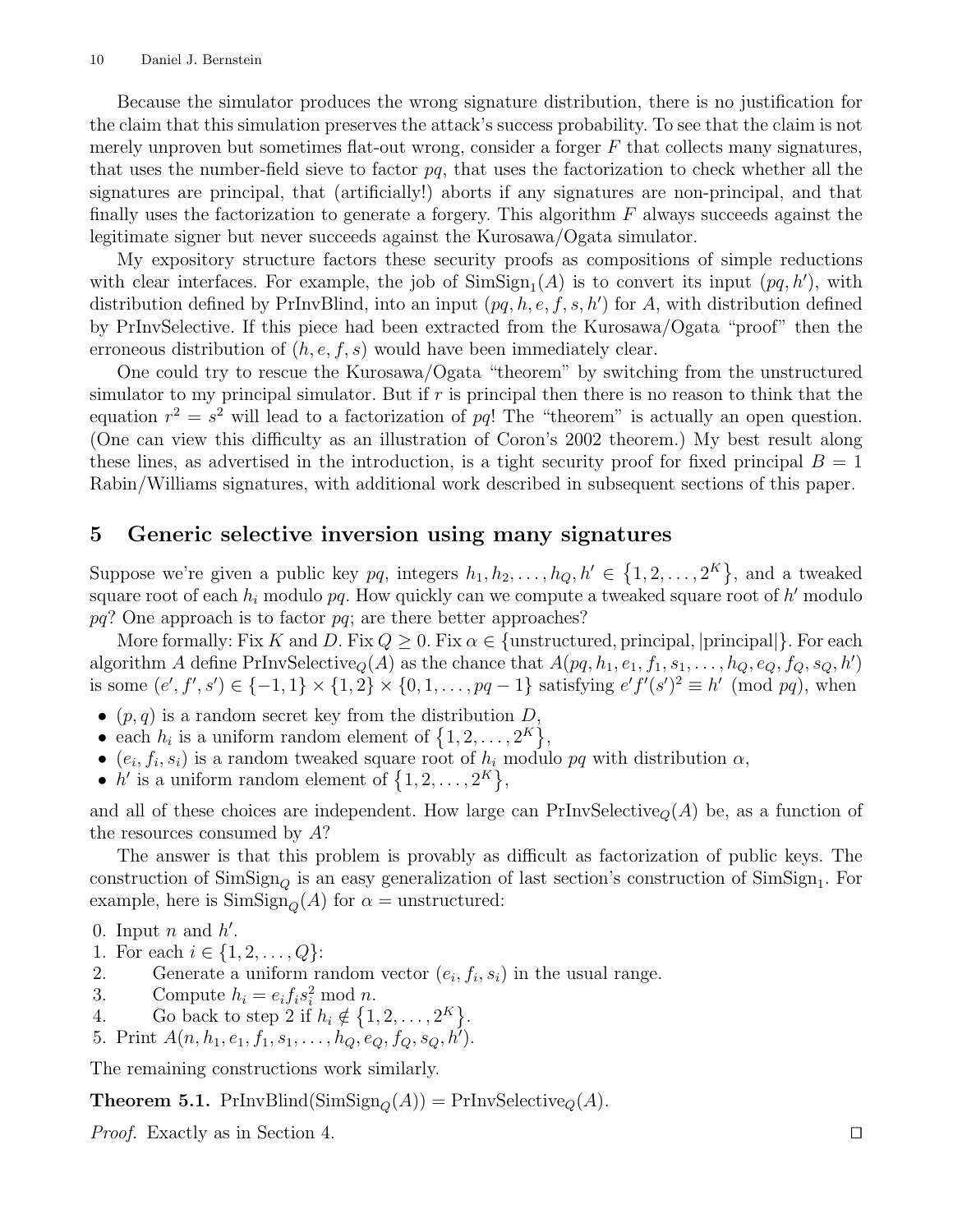#### 6 Generic existential inversion: the unstructured  $B=0$  case

Suppose we're given a public key pq and integers  $h_1, \ldots, h_{Q+1} \in \{1, 2, \ldots, 2^K\}$ . We're allowed to adaptively select  $Q$  distinct *i*'s and see tweaked square roots of the corresponding  $h_i$ 's. Our goal is to compute a tweaked square root of the *other*  $h_i$ . How quickly can we do this?

More formally: Fix K and D. Fix  $Q \geq 0$ . Fix  $\alpha \in \{\text{unstructured}, \text{principal}, \text{principal}\}\$ . For each algorithm A define PrInvExistential<sub>Q</sub>(A) as follows. A is given a random secret key  $(p, q)$ from the distribution D, and uniform random elements  $h_1, h_2, \ldots, h_{Q+1}$  of  $\{1, 2, \ldots, 2^K\}$ , all of these choices being independent. A makes  $Q$  distinct oracle queries  $i$ ; in response to each  $i$ ,  $A$ is given a random tweaked square root  $(e_i, f_i, s_i)$  of  $h_i$  modulo pq with distribution  $\alpha$ , again independently of other choices. Now  $PrInvExistential_Q(A)$  is the probability that A outputs some  $(i, e', f', s') \in \{-1, 1\} \times \{1, 2\} \times \{0, 1, \ldots, pq - 1\}$  such that  $e' f'(s')^2 \equiv h_i \pmod{pq}$  and such that i was not one of the oracle queries.

The big difference between this generic-existential-inversion problem and the generic-selectiveinversion problem in Section 5 is that we're now allowed to decide which of the  $h_i$ 's will be easiest to attack. Does this make the problem easier? Perhaps we gain from the extra flexibility.

This section uses a new idea to show that there is no gain in the case of unstructured signatures. The reader might guess, after previous sections, that the proof constructs an algorithm for generic selective inversion or generic blind inversion; in fact, the proof jumps directly to the factorization problem. I don't know any way to get from a generic-existential-inversion algorithm to a genericblind-inversion algorithm, in the case  $B = 0$ , except via factorization.

The new idea. Let's review the standard proof that the gain is at most a factor  $Q + 1$ . Given a generic-existential-inversion algorithm  $A$ , build a generic-selective-inversion algorithm GuessSelection(A) that handles inputs  $(n, h_1, e_1, f_1, s_1, \ldots, h_Q, e_Q, f_Q, s_Q, h')$  as follows:

- Choose a uniform random integer  $\pi \in \{1, \ldots, Q+1\}.$
- Insert h' at position  $\pi$  in the list  $h_1, \ldots, h_Q$ , and relabel the resulting list as  $h_1, \ldots, h_{Q+1}$ . Also relabel  $e_i, f_i, s_i$  accordingly.
- Run  $A(n, h_1, \ldots, h_{Q+1})$ , using  $e_i, f_i, s_i$  to answer query i from A; abort if A selects  $i = \pi$  for a query rather than for output.

The choice of  $\pi$  is independent of the operation of A before an abort occurs, so GuessSelection(A) aborts with probability exactly  $Q/(Q+1)$ . If GuessSelection(A) does not abort then it runs A with the correct input distribution. This construction GuessSelection is the heart of the 1993 Bellare/Rogaway loose security proof.

The random choice of  $\pi$  is a guess for the index i that A will use for its output. When a correct guess does occur, it makes the generic-existential-inversion problem equivalent to the genericselective-inversion problem, eliminating the extra flexibility of the generic-existential-inversion problem.

Now let's review what Sections 3, 4, and 5 do with this algorithm GuessSelection( $A$ ). First GuessSelection(A) is converted into a generic-blind-forgery algorithm  $\text{SimSign}(\text{GussSelection}(A))$ : each input  $h_i$  is replaced by an output from the simulator. Then  $\text{SimSign}(\text{Gaussian}(A))$  is converted into a factorization algorithm RandSquare(SimSign(GuessSelection(A))): the input  $h'$ is replaced by a random  $efs^2$ , so that a tweaked square root of h' reveals a factorization of pq.

Wait a minute! What's happening to  $h_i$  is almost the same as what's happening to  $h'$ . In fact, with the unstructured simulator, what's happening to  $h_i$  is *exactly* the same as what's happening to h'! Why did we bother to distinguish  $h_i$  from h' in the first place? The new idea is to exploit unstructured signatures by treating all of the inputs  $h_1, \ldots, h_{Q+1}$  the same way, directly producing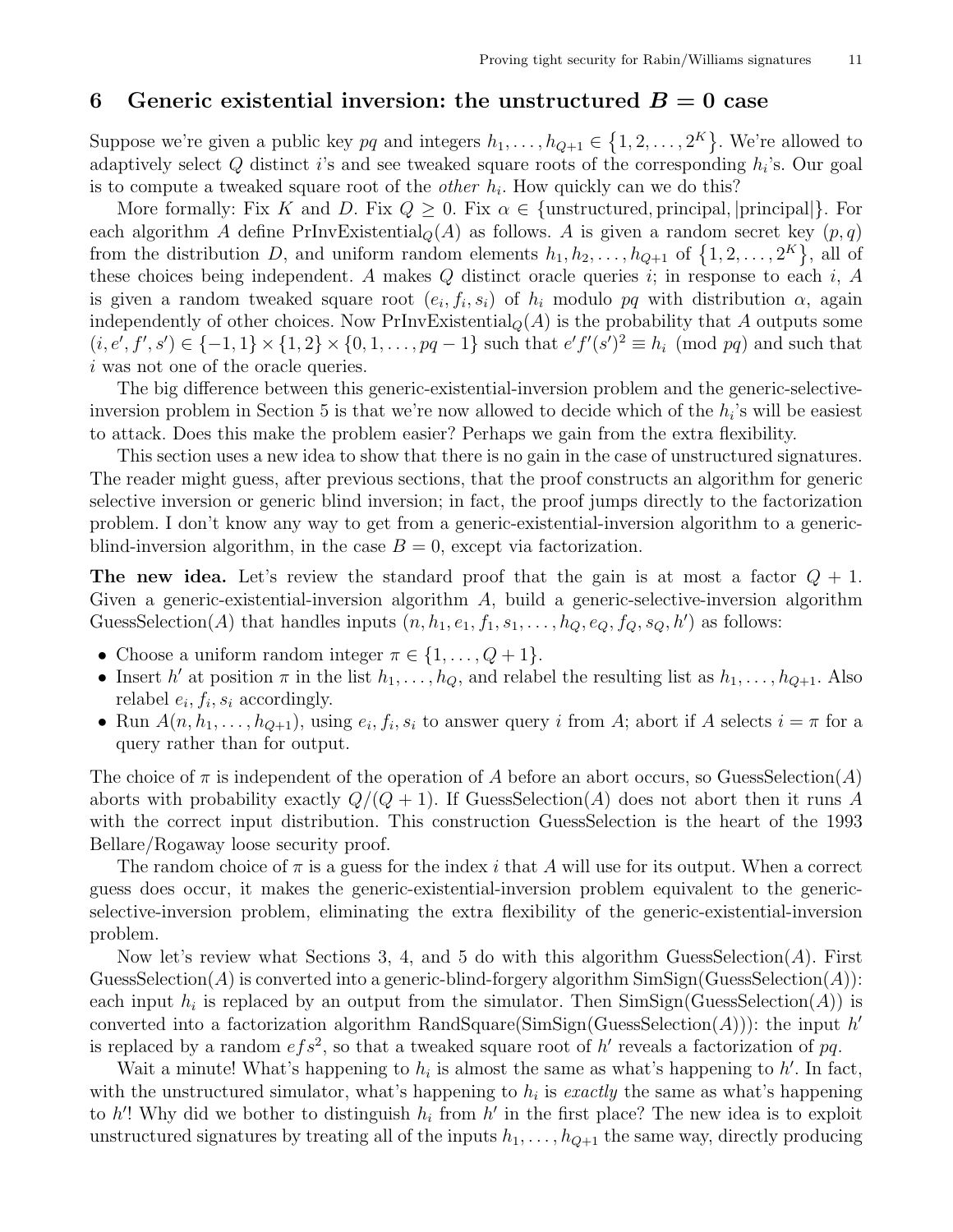a factorization algorithm; there is no need to guess which one is  $h'$ , and there is no need for a detour through GuessSelection $(A)$ .

Here is the new, direct, almost ludicrously simple construction of a factorization algorithm RandSquares(A) from a generic-existential-inversion algorithm A for  $\alpha$  = unstructured:

0. Input  $n$ .

- 1. For each  $i \in \{1, 2, \ldots, Q+1\}$ :
- 2. Generate a uniform random vector  $(e_i, f_i, s_i)$  in the usual range.
- 3. Compute  $h_i = e_i f_i s_i^2 \text{ mod } n$ .
- 4. Go back to step 2 if  $h_i \notin \{1, 2, ..., 2^K\}.$
- 5. Compute  $(j, e', f', s') = A(n, h_1, \ldots, h_{Q+1}),$  using  $(e_i, f_i, s_i)$  to answer query i from A. There is no possibility of aborting here; we have an answer for every  $i!$
- 6. If  $gcd\{n, s'-s_i\} \notin \{1, n\}$ , print it and stop.
- 7. If  $gcd{n, s'} \notin \{1, n\}$ , print it and stop.

The time for RandSquares(A) is the time for A, on average the time for  $(Q+1)n/2<sup>K</sup> < 2(Q+1)$ generations of  $h_i$ , and the time for the final gcd computations.

**Theorem 6.1.** PrFactor(RandSquares(A))  $\geq$  (1/2) PrInvExistential(A) if  $\alpha$  = unstructured.

*Proof.* Let  $(p, q)$  be a random secret key with distribution D. Inside (RandSquares(A))(pq), the quantities  $h_1, \ldots, h_{Q+1}$  are independent uniform random elements of  $\{1, 2, \ldots, 2^K\}$ . Thus the event  $e' f'(s')^2 \equiv h_j \pmod{pq}$  occurs with probability exactly PrInvExistential(A). Given this event, there is conditional probability at least  $1/2$  that one of  $s', s' - s_j$  has a nontrivial factor in common with  $pq$ , exactly as in Theorem 3.1.  $\square$ 

# 7 Generic existential inversion: the  $B \geq 1$  case

Fix  $B \geq 0$ . Suppose we're given a public key pq and random access to  $h_1(0), \ldots, h_1(2^B-1)$ ,  $h_2(0), \ldots, h_2(2^B-1), \ldots, h_{Q+1}(0), \ldots, h_{Q+1}(2^B-1)$ . We're allowed to adaptively select Q distinct *i*'s; for each selected *i* we see a uniform random  $r_i \in \{0, 1, ..., 2^B - 1\}$  and a tweaked square root of  $h_i(r_i)$ . Our goal is to compute some r and some tweaked square root of  $h_i(r)$  for the remaining i. How quickly can we do this?

As usual, the answer depends on  $\alpha \in \{\text{unstructured}, \text{principal}\}\$ , the signature-choice parameter. Section 6 discussed the case  $\alpha$  = unstructured, and gave a tight security proof for unstructured signatures for  $B = 0$ ; this proof generalizes immediately to a tight security proof for unstructured signatures for all B. The initial computations of  $h_i(r)$  might sound overly timeconsuming when B is large, because there are  $2^{B}(Q + 1)$  pairs  $(i, r)$ ; but these computations can be deferred until they are actually needed.

What about  $\alpha \in \{\text{principal}\}\$ ? There is a tight security proof for all  $B \geq 1$ , coming from a different way to build a factorization algorithm  $MixedSim(A)$  out of a generic-existentialinversion algorithm A. This algorithm  $MixedSim(A)$ , given n,

- chooses a uniform random  $r_i$  for each  $i \in \{1, 2, ..., Q + 1\}$ ;
- uses the  $\alpha$  simulator to build  $e_i(r_i)$ ,  $f_i(r_i)$ ,  $s_i(r_i)$ ,  $h_i(r_i)$ ;
- uses the *unstructured* simulator to build  $e_i(r)$ ,  $f_i(r)$ ,  $s_i(r)$ ,  $h_i(r)$  for each  $r \neq r_i$ ;
- runs A, answering query i with  $r_i, e_i(r_i), f_i(r_i), s_i(r_i)$ ;
- aborts if the output  $j, r', e', f', s'$  has  $r' = r_j$ ; and
- tries  $gcd{s', n}$  and  $gcd{s' s_j(r'), n}$  as factors of *n*.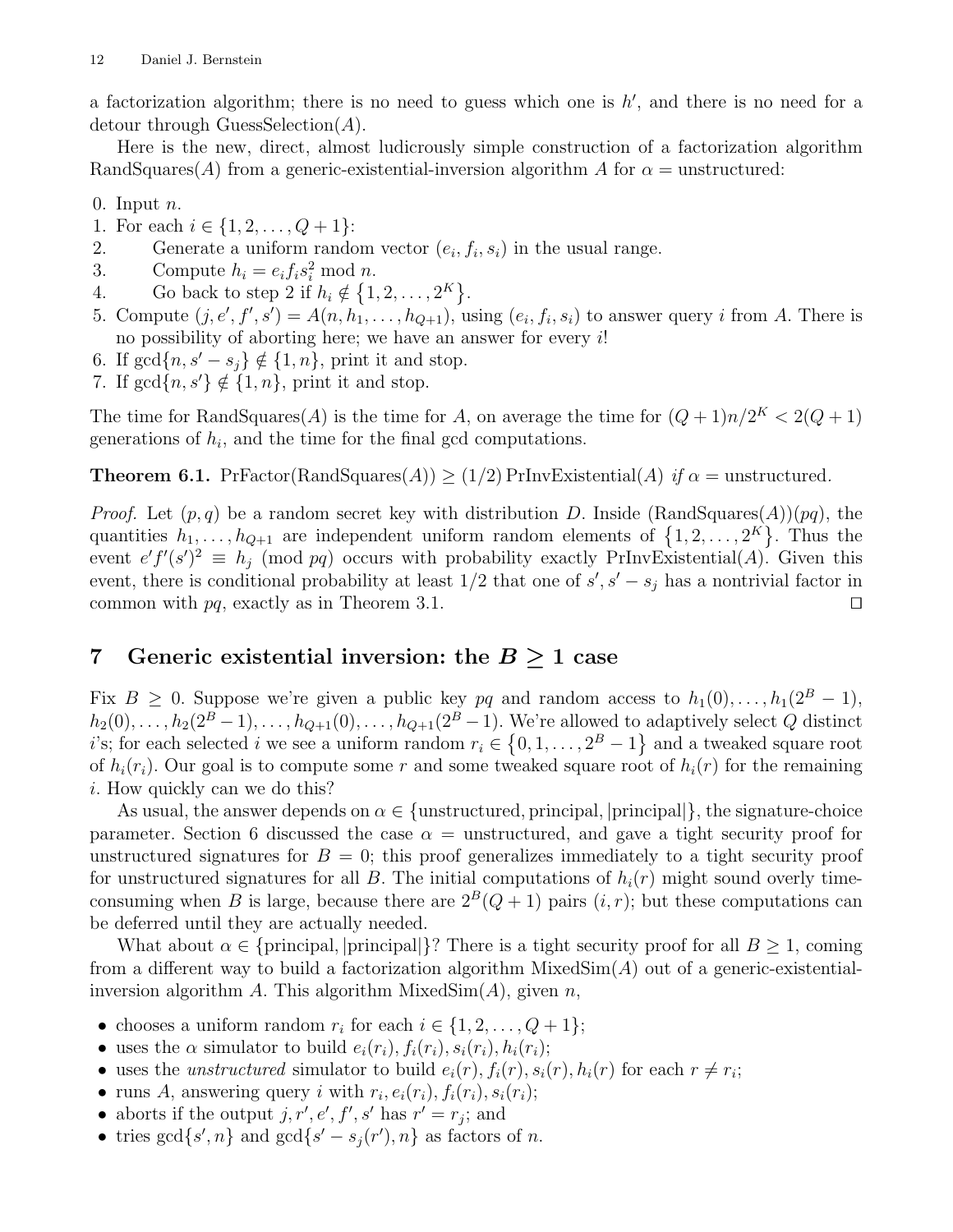This algorithm aborts with probability exactly  $1/2^B$ :  $r_j$  is independent of everything seen by A and therefore independent of  $r'$ . If the algorithm does not abort then it has conditional probability at least  $1/2$  of factoring n, exactly as in Theorem 3.1.

Readers should recognize the central idea of this construction—choosing a random  $r_i$ , building  $h_i(r_i)$  according to the target simulator, and building  $h_i(r)$  for  $r \neq r_i$  to solve the underlying hard problem—as exactly the Katz/Wang idea used to prove [19, Section 4.1, Theorem 2]. Readers should also recognize, however, that [19, Section 4.1, Theorem 2] is stated at the level of generality of "claw-free permutation pairs" (following [18] and a suggestion of Dodis and Reyzin), which might sound quite general but are incapable of handling Rabin/Williams signatures. Several exponent-2 "claw-free permutation pairs" have been stated in the literature, but all of them have considerably slower signature verification than the Rabin/Williams system. One can easily recognize claws in the Rabin/Williams context, but they are claws between a 4-to-1 map and a 1-to-1 map, with two different algorithms for generating the inputs to the two maps.

For  $B = 0$ , the MixedSim construction accomplishes nothing. It never uses the unstructured simulator; it always aborts. The construction needs at least one bit of hash-input randomization to separate the target simulator from the unstructured simulator. Eliminating the abort does not produce a security proof: if  $s_j$  was produced by (e.g.) the principal simulator then it is not a uniform random square root of its square and there is no reason to believe that  $s' - s_j(r')$  will have a factor in common with  $n$ .

However, for  $\alpha$  = unstructured, eliminating the abort *does* produce a security proof, and further eliminating the selection of  $r_i$  produces exactly the new construction of Section 6. This is another way to see both the limitations and the power of the new idea in Section 6: the construction refuses to distinguish the  $\alpha$  simulator from the unstructured simulator, and therefore requires  $\alpha$  = unstructured, but the construction also skips the selection of  $r_i$ , and therefore can handle  $B=0.$ 

#### 8 Generic attacks

Let's review three typical examples of attacks on the Rabin/Williams system:

- NFS factorization: The attacker uses the number-field sieve to factor  $pq$  into  $(p, q)$ . The attacker then chooses a message m', chooses a B-bit string r', computes  $h' = H(r', m')$  using an oracle for H, uses  $(p, q)$  to compute a tweaked square root  $(e', f', s')$  of h', and forges the signature  $(e', f', r', s')$  of m'. This attack always succeeds, for all functions H. Fortunately, this attack is very slow when  $K$  is large.
- Signing leaks: The attacker chooses a message m and asks the signer for two signatures of m. The signer responds with  $(e_1, f_1, r_1, s_1)$  and  $(e_2, f_2, r_2, s_2)$ . The attacker computes  $gcd\{s_2, n\}$ and  $gcd{s_1 - s_2, n}$ , hoping to factor n and proceed as in the previous attack. In the case of variable unstructured  $B = 0$  signatures, this attack succeeds with probability  $\geq 1/2$ , for all functions H: notice that  $r_1 = r_2$  since  $B = 0$ , and therefore that  $e_1 f_1 s_1^2 \equiv e_2 f_2 s_2^2$ ; continue as in Theorem 3.1. Fortunately, this attack does not work for fixed signatures, or for principal or |principal| signatures, or for signatures with large B.
- MD5 collisions: The attacker finds distinct messages  $m, m'$  such that  $MD5(m) = MD5(m')$ . The attacker asks the signer for a signature of  $m$  and then forges the same signature of  $m'$ . This attack works if  $B = 0$  and H is determined by MD5, a surprisingly common situation in practice. Fortunately, one can easily change H to stop the attack.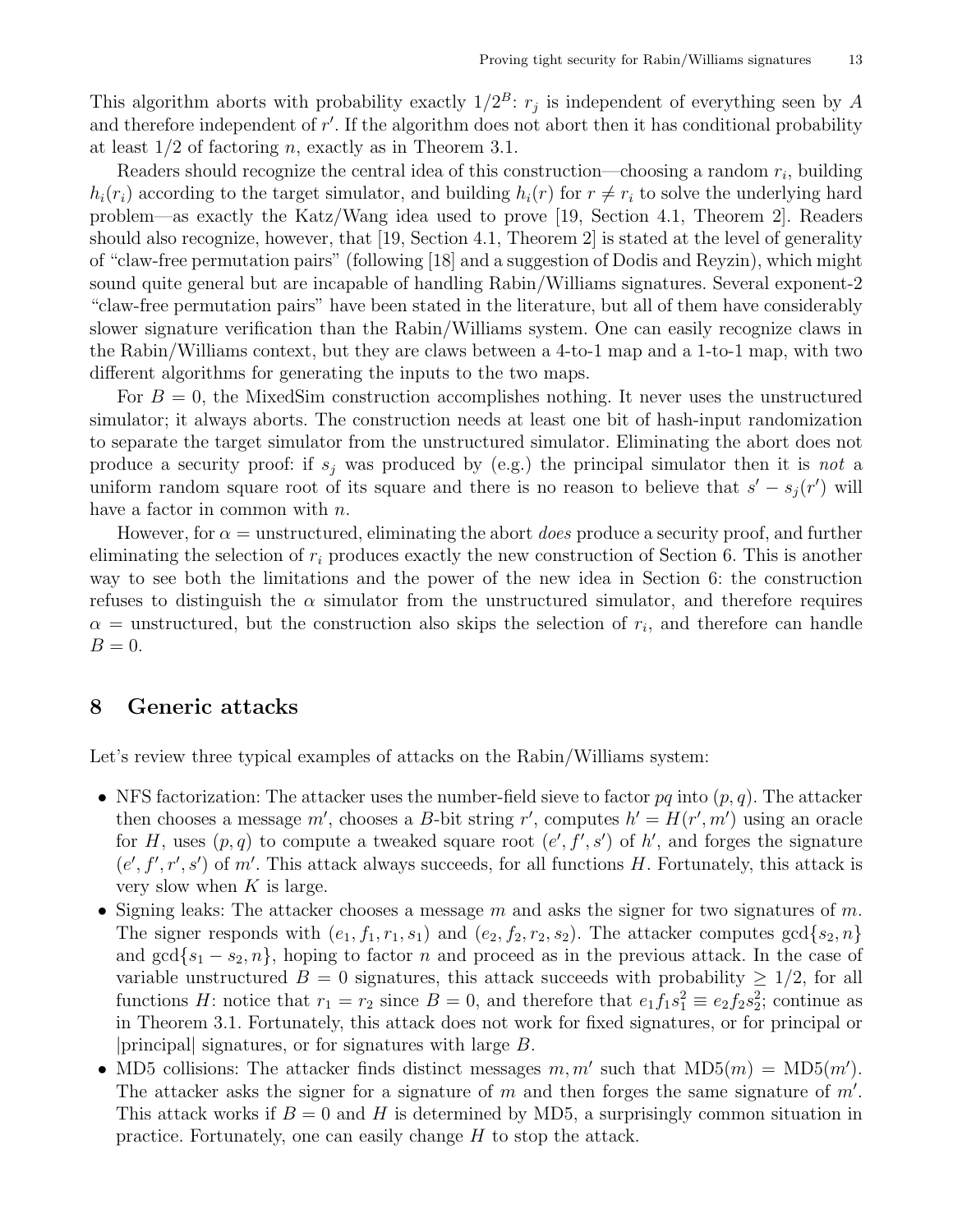The first two attacks work for all functions  $H$ . The third does not. Let's ignore the third attack for the moment.

Consider the class of "H-generic attacks" that work for all functions  $H$ —or that at least work for a *large fraction* of all functions  $H$ . How powerful are  $H$ -generic attacks against the Rabin/Williams system? Can they be better than factorization? Given an attack A that uses H as an oracle, define  $PrAttrack(A)$  as the success probability of A against a D-distributed random public key n and a uniformly distributed random function  $H$ . Can PrAttack $(A)$  be much larger than the other probabilities considered in this paper, as a function of the resources consumed by A?

Why fixed signatures are useful. The signing-leak example shows that these attacks can be quite successful: variable unstructured  $B = 0$  signatures are broken by an extremely fast generic attack. But the picture is different for fixed signatures. For fixed signatures, generic attacks that see hash values of  $Q + 1$  distinct messages are as difficult as  $Q$ -query generic existential inversion. Any generic-attack algorithm  $A$  is straightforwardly converted into a generic-existentialinversion algorithm FixSignatures(A) as follows: FixSignatures(A) runs A, keeps track of the distinct messages  $m_1, m_2, \ldots, m_{Q+1}$  that are hashed, answers a hash query for  $(r, m_i)$  as  $h_i(r)$ , and answers a signature query for  $m_i$  by feeding i to its tweaked-square-root oracle. The distribution of signatures in this algorithm is identical to the distribution of fixed signatures produced by a legitimate signer, so FixSignatures $(A)$ 's chance of success is the same as A's chance of success against fixed signatures.

In particular, generic attacks on fixed signatures are as difficult as factorization whenever generic existential inversion is as difficult as factorization. The bottom line is that there cannot be any embarrassing generic attacks—attacks better than factorization—against fixed unstructured  $B \geq 0$  Rabin/Williams signatures, or against fixed principal  $B \geq 1$  Rabin/Williams signatures, or against fixed |principal|  $B \geq 1$  Rabin/Williams signatures.

Provable security: irrelevant for users, helpful for cryptanalysts. There are severe limits on the comfort that a user can draw from these tight security proofs. Maybe the attacker doesn't need anything better than factorization: perhaps an implementor chose  $K = 512$ ; perhaps the attacker knows a fast factorization algorithm; perhaps the attacker owns a quantum computer. Even if pq really is difficult to factor, there is no guarantee of security against *non-generic* attacks.

Proofs of this type are nevertheless valuable time-savers for cryptographers. The proofs help focus cryptanalytic effort: cryptanalysts who aren't interested in factorization are guided by the knowledge that they'll have to come up with non-generic attacks. Furthermore, the literature is littered with examples of systems (usually without security proofs, but occasionally with nontight security proofs) subsequently broken by embarrassing generic attacks. Experience shows that proof construction and cryptanalysis are linked—a link I have tried to emphasize in my expository structure!—and that authors who attempt to build a proof for each system frequently end up discovering embarrassing attacks that would otherwise have been missed. Weeding out these bad systems saves far more time for the community than could possibly be saved by skipping security proofs.

I would not advocate a general rule of ignoring systems without tight security proofs. Sometimes insisting on tight security proofs is in conflict with choosing the most efficient system. In particular, Schnorr's short-signature system does not have a tight security proof but remains unbroken and is roughly twice as efficient as the closest competitors with tight security proofs—see, e.g., [19, Section 3]. On the other hand, the conflict for systems of RSA/Rabin type seems to have been mostly, if not entirely, eliminated by the proofs in this paper.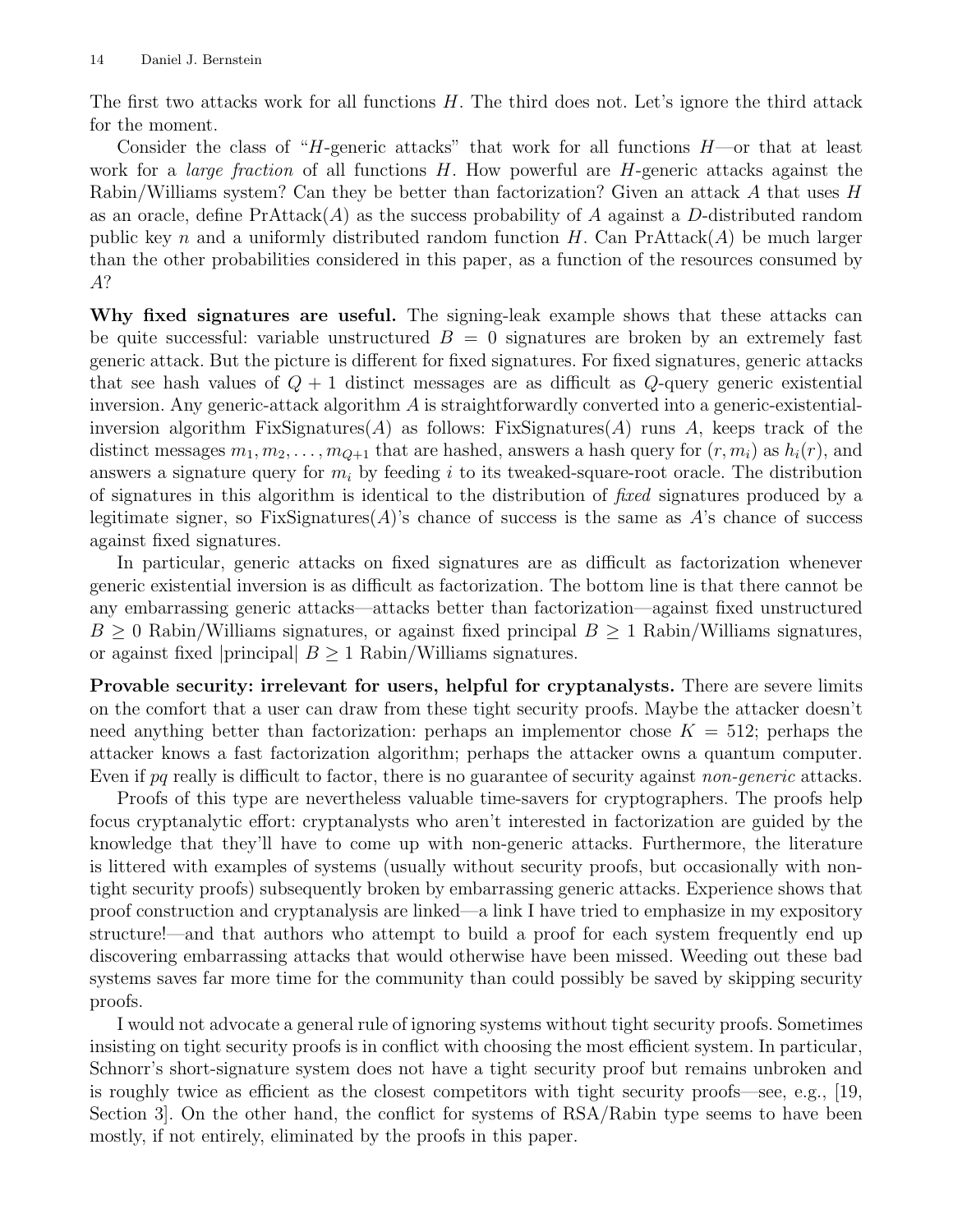# References

- 1. Victoria Ashby (editor), First ACM conference on computer and communications security, Association for Computing Machinery, New York, 1993. See [6].
- 2. Vijay Atluri (program chair), Trent Jaeger (program chair), Proceedings of the 10th ACM conference on Computer and communications security, ACM Press, 2003. ISBN 1–58113–738–9. See [19].
- 3. Rana Barua, Tanja Lange (editors), Progress in Cryptology—INDOCRYPT 2006, 7th International Conference on Cryptology in India, Kolkata, India, December 11–13, 2006, Proceedings, Lecture Notes in Computer Science, 4329, Springer, 2006. ISBN 3–540–49767–6. See [26].
- 4. George Barwood, Digital signatures using elliptic curves, message 32f519ad.19609226@news.dial.pipex.com posted to sci.crypt (1997). URL: http://groups.google.com/group/sci.crypt/msg/b28aba37180dd6c6. Citations in this document: §2.
- 5. Mihir Bellare (editor), Advances in cryptology—CRYPTO 2000: proceedings of the 20th Annual International Cryptology Conference held in Santa Barbara, CA, August 20–24, 2000, Lecture Notes in Computer Science, 1880, Springer-Verlag, Berlin, 2000. ISBN 3–540–67907–3. MR 2002c:94002. See [14].
- 6. Mihir Bellare, Phillip Rogaway, Random oracles are practical: a paradigm for designing efficient protocols, in [1] (1993), 62–73. Citations in this document: §1.
- 7. Mihir Bellare, Phillip Rogaway, The exact security of digital signatures: how to sign with RSA and Rabin, in [29] (1996), 399–416; see also newer version [8].
- 8. Mihir Bellare, Phillip Rogaway, The exact security of digital signatures: how to sign with RSA and Rabin (1996); see also older version [7]. URL: http://www-cse.ucsd.edu/~mihir/papers/exactsigs.html. Citations in this document: §2, §A, §A, §A, §A, §A.
- 9. Daniel J. Bernstein, The world's fastest digital signature system, message 1997Mar1104.27.46.12488@koobera.math. uic.edu posted to sci.crypt (1997). URL: http://groups.google.com/group/sci.crypt/msg/840e777ec0fc5679. Citations in this document: §A.
- 10. Daniel J. Bernstein, Choice of public exponent in RSA signatures, message 2000Oct208.43.07.252@cr.yp.to posted to sci.crypt (2000). URL: http://groups.google.com/group/sci.crypt/msg/6b2ecd514293b33e. Citations in this document: §A.
- 11. Daniel J. Bernstein, Reducing lattice bases to find small-height values of univariate polynomials, in [13] (2007). URL: http://cr.yp.to/papers.html#smallheight. Citations in this document: §A.
- 12. Daniel Bleichenbacher, Compressing Rabin signatures, in [30] (2004), 126–128. Citations in this document: §A.
- 13. Joe P. Buhler, Peter Stevenhagen (editors), Surveys in algorithmic number theory, Mathematical Sciences Research Institute Publications, 44, to appear, Cambridge University Press, New York, 2007. See [11].
- 14. Jean-Sébastien Coron, On the exact security of Full Domain Hash, in [5] (2000), 229-235. MR 2002e:94109. URL: http://www.eleves.ens.fr/home/coron/publications/publications.html. Citations in this document: §1, §A, §A.
- 15. Jean-Sébastien Coron, Security proof for partial-domain hash signature schemes, in [36] (2002), 613-626. URL: http:// www.gemplus.com/smart/r d/publications/. Citations in this document: §A.
- 16. Jean-Sébastien Coron, *Optimal security proofs for PSS and other signature schemes*, in [20] (2002), 272–287. URL: http://www.eleves.ens.fr/home/coron/publications/publications.html. Citations in this document: §1, §A, §A.
- 17. Martin Gardner, A new kind of cipher that would take millions of years to break, Scientific American (1977), 120–124. Citations in this document: §A, §A.
- 18. Shafi Goldwasser, Silvio Micali, Ronald L. Rivest, A digital signature scheme secure against adaptive chosen-message attacks, SIAM Journal on Computing 17 (1988), 281–308. ISSN 0097–5397. MR 89e:94009. URL: http://theory.lcs. mit.edu/~rivest/publications.html. Citations in this document: §7, §A.
- 19. Jonathan Katz, Nan Wang, Efficiency improvements for signature schemes with tight security reductions, in [2] (2003), 155–164. URL: http://www.cs.umd.edu/~jkatz/papers.html. Citations in this document: §1, §1, §1, §2, §2, §2, §7, §7, §8, §A, §A, §A, §A.
- 20. Lars Knudsen (editor), Advances in cryptology—EUROCRYPT 2002: proceedings of the 21st International Annual Conference on the Theory and Applications of Cryptographic Techniques held in Amsterdam, April 28–May 2, 2002, Lecture Notes in Computer Science, 2332, Springer-Verlag, Berlin, 2002. ISBN 3–540–43553–0. See [16].
- 21. Donald E. Knuth, The art of computer programming, volume 2: seminumerical algorithms, 1st edition, 1st printing, Addison-Wesley, Reading, 1969; see also newer version [22]. MR 44:3531.
- 22. Donald E. Knuth, The art of computer programming, volume 2: seminumerical algorithms, 1st edition, 2nd printing, Addison-Wesley, Reading, 1971; see also older version [21]; see also newer version [23]. MR 44:3531.
- 23. Donald E. Knuth, The art of computer programming, volume 2: seminumerical algorithms, 2nd edition, Addison-Wesley, Reading, 1981; see also older version [22]; see also newer version [24]. ISBN 0–201–03822–6. MR 83i:68003. Citations in this document: §A.
- 24. Donald E. Knuth, The art of computer programming, volume 2: seminumerical algorithms, 3rd edition, Addison-Wesley, Reading, 1997; see also older version [23]. ISBN 0–201–89684–2. Citations in this document: §A.
- 25. Neal Koblitz, Alfred J. Menezes, Another look at "provable security", revised 4 May 2005 (2005); see also newer version [27]. URL: http://eprint.iacr.org/2004/152/. Citations in this document: §1, §1.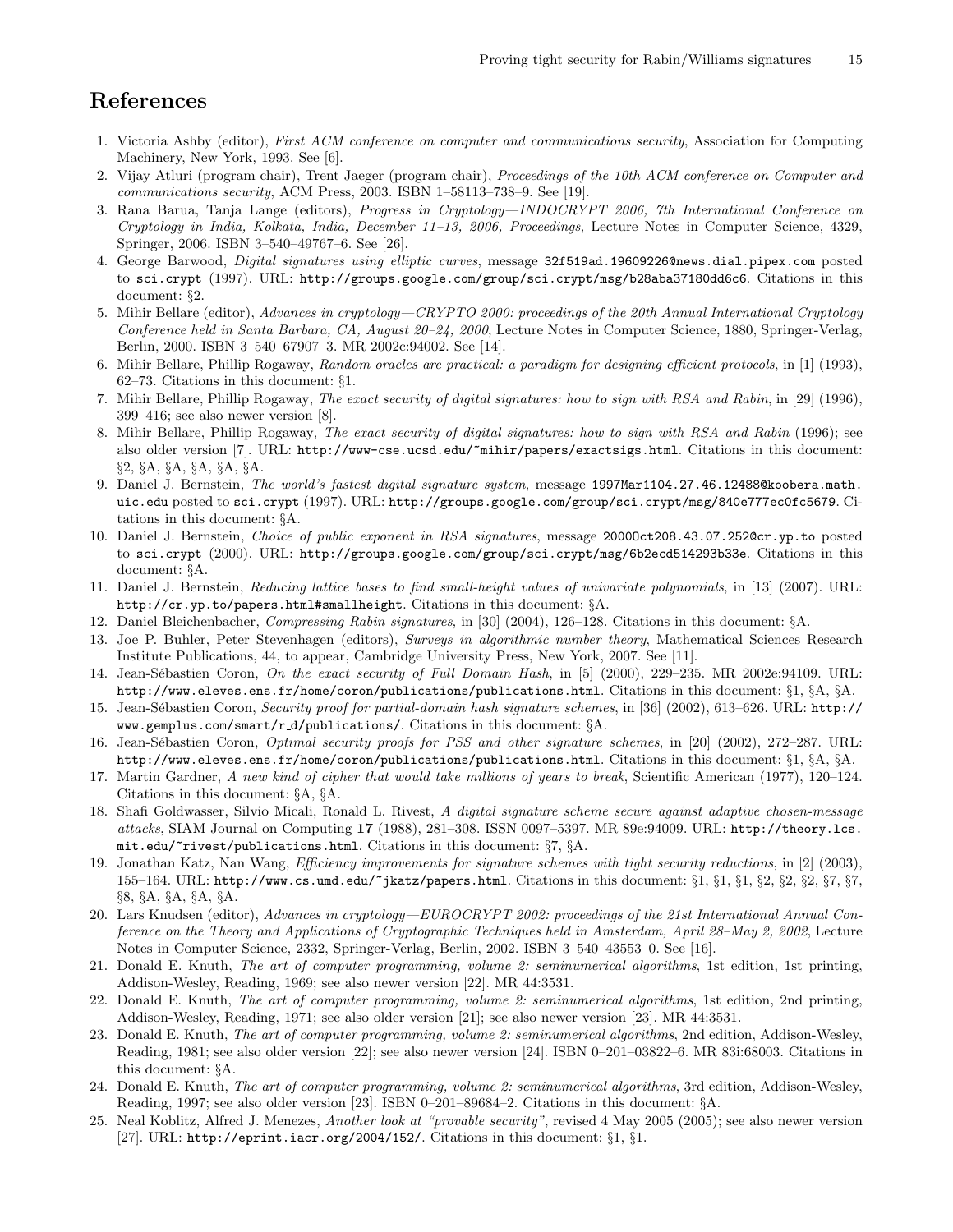- 26. Neal Koblitz, Alfred J. Menezes, Another look at "provable security". II, in [3] (2006), 148–175. URL: http://eprint. iacr.org/2006/229. Citations in this document: §1.
- 27. Neal Koblitz, Alfred J. Menezes, Another look at "provable security", Journal of Cryptology 20 (2007), 3–37; see also older version [25]. ISSN 0933–2790.
- 28. Kaoru Kurosawa, Wakaha Ogata, Efficient Rabin-type digital signature scheme, Designs, Codes and Cryptography 16 (1999), 53–64. ISSN 0925–1022. Citations in this document: §1, §1, §4, §4, §4, §4, §4, §A, §A, §A, §A, §A, §A, §A, §A.
- 29. Ueli M. Maurer (editor), Advances in cryptology—EUROCRYPT '96: Proceedings of the Fifteenth International Conference on the Theory and Application of Cryptographic Techniques held in Saragossa, May 12–16, 1996, Lecture Notes in Computer Science, 1070, Springer-Verlag, Berlin, 1996. ISBN 3–540–61186–X. MR 97g:94002. See [7].
- 30. Tatsuaki Okamoto (editor), Topics in cryptology—CT-RSA 2004: the cryptographers' track at the RSA Conference 2004, San Francisco, CA, USA, February 23–27, 2004, proceedings, Lecture Notes in Computer Science, Springer, Berlin, 2004. ISBN 3–540–20996–4. MR 2005d:94157. See [12].
- 31. Michael O. Rabin, Digitalized signatures and public-key functions as intractable as factorization, Technical Report 212, MIT Laboratory for Computer Science, 1979. URL: http://ncstrl.mit.edu/Dienst/UI/2.0/Describe/ncstrl. mit lcs/MIT/LCS/TR-212. Citations in this document: §A, §A, §A, §A, §A.
- 32. Ronald L. Rivest, Adi Shamir, Leonard M. Adleman, A method for obtaining digital signatures and public-key cryptosystems, Communications of the ACM 21 (1978), 120-126. ISSN 0001-0782. URL: http://cr.yp.to/bib/entries.html# 1978/rivest. Citations in this document: §A, §A, §A, §A, §A.
- 33. Douglas R. Stinson, Cryptography: theory and practice, CRC Press, Boca Raton, Florida, 1995. ISBN 0–8493–8521–0. MR 96k:94015. Citations in this document: §A.
- 34. John Wigley, Removing need for rng in signatures, message 5gov5d\$pad@wapping.ecs.soton.ac.uk posted to sci.crypt (1997). URL: http://groups.google.com/group/sci.crypt/msg/238e1fbc2ea66e6b. Citations in this document: §2.
- 35. Hugh C. Williams, A modification of the RSA public-key encryption procedure, IEEE Transactions on Information Theory 26 (1980), 726–729. ISSN 0018–9448. URL: http://cr.yp.to/bib/entries.html#1980/williams. Citations in this document: §A.
- 36. Moti Yung (editor), Advances in cryptology—CRYPTO 2002: 22nd annual international cryptology conference, Santa Barbara, California, USA, August 2002, proceedings, Lecture Notes in Computer Science, 2442, Springer-Verlag, Berlin, 2002. ISBN 3–540–44050–X. See [15].

## A Appendix: the Rabin/Williams public-key signature system

This appendix surveys, and traces the history of, several useful features of the Rabin/Williams public-key signature system. These features motivate practical use of the Rabin/Williams signature system. These features also motivate theoretical study of the security of the system.

The first few features are widely understood; my main goal in discussing them here is to set the history straight. Some features later in the list are much less widely known; readers who think of Rabin/Williams as a minor variant of RSA are specifically encouraged to read the discussions of compression and expansion.

Warning: The Rabin/Williams "signature system" is actually a family of signature systems parametrized by key size, hash function, randomizer length, signature choice, etc. Some of the features depend on particular parameter choices. These dependencies are stated explicitly.

Readers are expected to be familiar with the general idea of modular-root signature systems: a signature is an eth root of something modulo a public key  $n$  whose prime factorization is known to the signer. This idea was introduced by Rivest, Shamir, and Adleman in [17] and [32]. This appendix can be viewed as a comparison chart surveying the features of various modular-root signature systems.

**Hashing.** In the Rabin/Williams system, messages are scrambled by a public hash function  $H$ . A signature of m is an eth root of  $H(m)$ , not an eth root of m. This is essential for security.

History: The system proposed by Rivest, Shamir, and Adleman did not hash messages; it was trivially breakable. Specifically, [32, page 122, first display] defines a signature  $S$  of a message  $M$ under a public key B by " $S = D_B(M)$ ," never mentioning hashing; [32, page 122, third display] defines  $D$  as a power of its input; one trivial attack is to forge the message 1 with signature 1. Rabin's system in [31] did hash messages; it remains unbroken today. The apparent security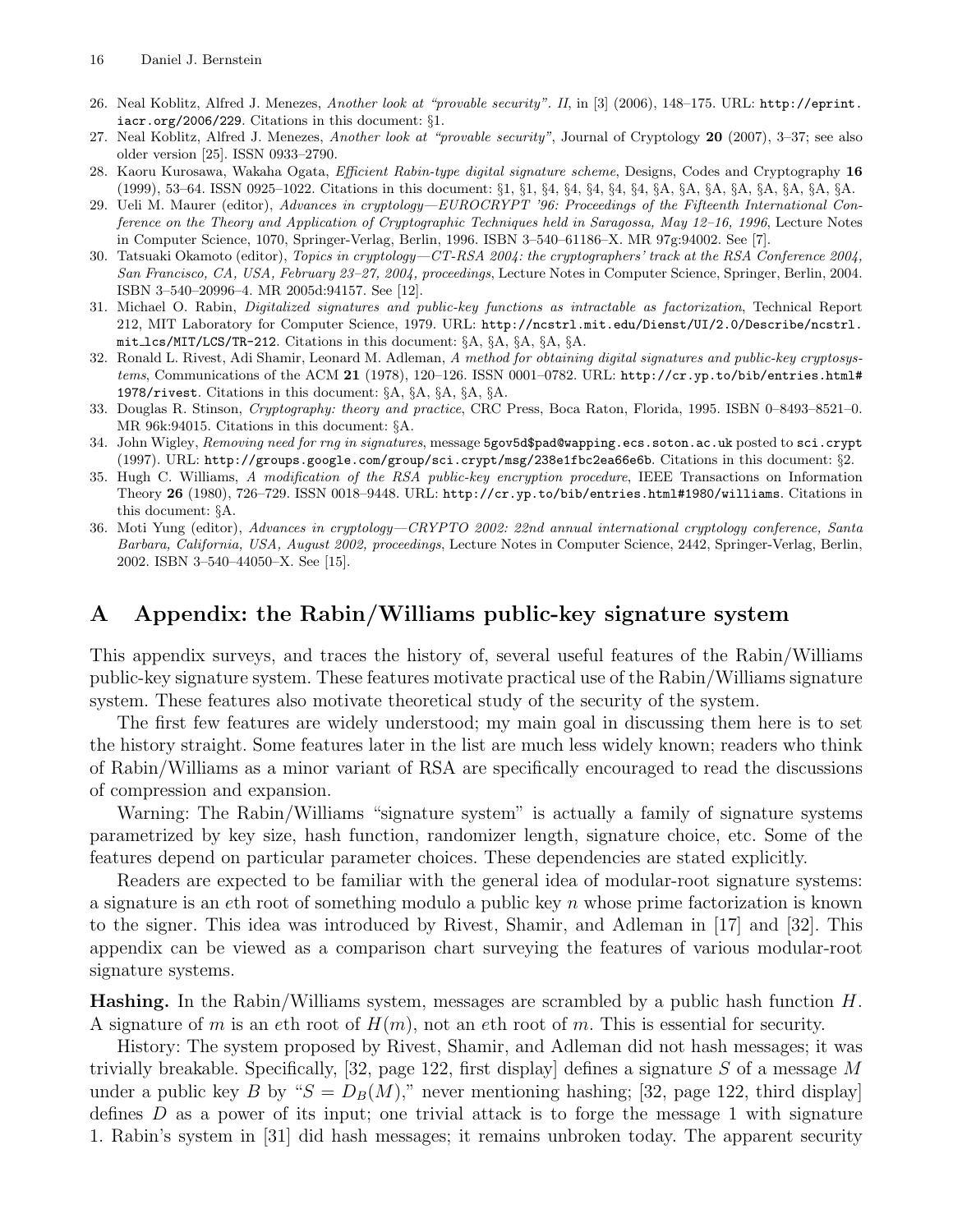benefit of hashing was mentioned in [31, page 10, last sentence]: "Actually, this [attack idea] does not seem a serious threat because of the hashing effected by  $C(M)$ ."

Reader beware: Many authors unjustifiably refer to an oversimplified, trivially breakable, nonhashing system as "Rabin's system"; consider, for example, the claim by Goldwasser, Micali, and Rivest in [18, Section 3] that "Rabin's signature scheme is totally breakable if the enemy uses a directed chosen-message attack." Furthermore, many authors—see, e.g., [33, Section 7.1]—describe hashing as merely a way to handle long messages, rather than as an essential component of the system no matter what the message length might be. Modern treatments of "RSA" usually include hashing but usually fail to give Rabin any credit for the idea.

**Small exponent.** In the Rabin/Williams system, the exponent e in the signature equation  $s^e \equiv$  $\cdots$  is a small fixed integer, rather than a large integer chosen randomly by the signer. This makes verification much faster. It also saves space in public keys.

History: The system proposed by Rivest, Shamir, and Adleman used large exponents. See [32, page 123, fifth line. "You then pick the integer d to be a large, random integer which is relatively prime to  $(p-1)*(q-1)$ ... The integer e is ... the 'multiplicative inverse' of d." Rabin in [31, page 5] pointed out the huge speed advantage of small exponents.

Most modern descriptions of "RSA," and the vast majority of "RSA" implementations, include small fixed exponents, typically 3 or 17 or 65537. Usually the descriptions fail to give Rabin any credit for the idea. For example, Knuth in [23, pages 386–389] (and again in [24, pages 403–406]) explained an exponent-3 system and unjustifiably called it "RSA." Many treatments actively miscredit small exponents to [17] and [32]. For example, here's a quote from a well-known algorithms book by Cormen, Leiserson, Rivest, and Stein: "The RSA cryptosystem . . . Select a small odd integer  $e \ldots$  The RSA cryptosystem was proposed in 1977 by Rivest, Shamir, and Adleman." (Emphasis added.)

Large exponents have inexplicably attracted more attention than small fixed exponents as the topic of security proofs, even though small exponents are just as easy for theoreticians to handle and much more interesting for practitioners. Bellare and Rogaway in [8] analyzed a traditional system that they called "FDH," and a system of their own design called "PSS," in both cases using large exponents. See [8, Section 2.1]; see also Coron's [14, Section 2.3] and [16, Definition 4]. Katz and Wang were exponent-agnostic in [19]: they stated their results for more general "claw-free permutation pairs." The "PRab" claim in [8, Theorem 6.1] used a small exponent, but the proof was merely outlined; [15, Theorem 4] used a small exponent, but no proof was given.

"Strong RSA" proofs require large exponents, but those systems do not provide fast verification and do not seem to have attracted any practical interest.

Exponent 2. The Rabin/Williams system uses exponent 2 rather than exponent 3. This speeds up verification, and improves the compression and expansion features discussed below. The signer's secret primes p and q are chosen from  $3 + 4Z$  to simplify signing.

I've noticed that some programmers fear exponent 2: there appears to be a widespread belief that fast exponent-2 signing requires Euclid-type computations of Jacobi symbols. For example, the "IEEE Standard Specifications for Public-Key Cryptography" claim that, compared to exponent 2, exponent 3 has a "code-size and speed advantage because there is no need to compute the Jacobi symbol." However, the simple fact is that Euclid-type computations of Jacobi symbols are not required. See below for a state-of-the-art algorithm to compute principal Rabin/Williams signatures with the same "code-size and speed advantage"; the information that would be extracted from a Euclid-type Jacobi-symbol computation is trivially extracted from a few multiplications.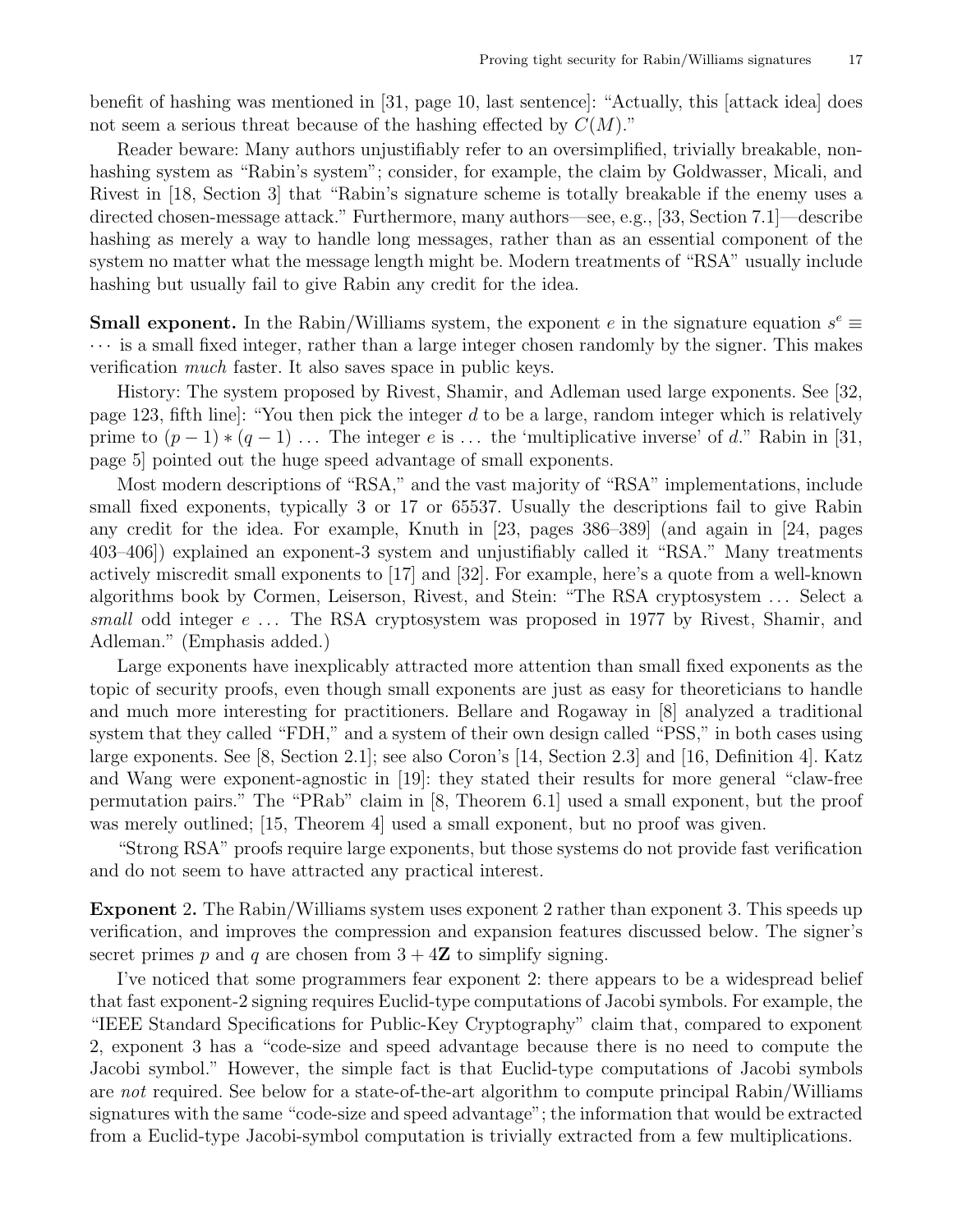Exponent 2 does require some extra effort in security proofs, because a uniform distribution of s mod pq does not correspond to a uniform distribution of  $s^2$  mod pq. The proof strategy here depends on whether signers choose uniform random square roots, or square roots distinguished by being squares, or square roots distinguished by being absolute values of squares.

History: Exponent 2 was introduced by Rabin in [31]. Most writers fail to give credit to Rabin for hashing and small exponents but do give credit to Rabin for exponent 2. I see no reason to use any other exponent; perhaps 2 will eventually become the most popular exponent, and, as a side effect, Rabin will receive more of the recognition that he deserves.

I posted the comment "The only Jacobi symbols used are  $b^{(p-1)/2} \mod p$ , in situations where  $b^{(p+1)/4}$  mod p is going to be computed in any case" to sci.crypt in October 2000, in response to the comment "the Jacobi symbol is hard to grasp by the implementor." See [10].

**Message randomization:**  $r$ . The Rabin/Williams system actually computes a square root of  $H(r, m)$ , not a square root of  $H(m)$ . Here r is a string selected randomly by the signer. The number of bits of r is a system parameter B. This randomization was introduced in [31]: Rabin suggested  $B = 60$ , with a random choice of r.

One can see, in the literature, five different strategies to choose the parameter B:

- Choose  $B = 0$ . This means that r is empty and that the H input is not actually randomized. The main argument for this choice is that any larger  $B$  means extra effort to generate  $r$ , extra effort to include r in the H input, and extra effort to transmit r along with s.
- Choose  $B = 1$ . The main argument for this choice is that a nonzero B is required for the type of tight security proof introduced by Katz and Wang in [19]. The conventional wisdom is that  $B = 0$  does not allow a tight security proof; see the "FDH" analyses in [8] and [14]. On the other hand, this paper challenges the conventional wisdom; this paper's new proof idea shows tight security for "fixed unstructured" signatures even in the case  $B = 0$ .
- Choose  $B = 8$ . As a historical matter, Rabin's system was able to produce signatures for only about  $1/4$  of all choices of r (since only a small fraction of all integers mod pq are squares), and Rabin suggested trying again if the first  $r$  failed; having 256 choices of  $r$  means that all choices will fail with probability about  $2^{-106}$ . However, the Rabin/Williams system eliminates these failures, as discussed below. The only remaining argument for  $B = 8$  is that it marginally improves the tightness of the Katz/Wang approach.
- Choose B large enough to prevent the attacker from guessing  $r$  in advance; for example,  $B = 128$ . This choice allows a different type of tight security proof that is not considered in this paper and that seems to have been rendered obsolete by the idea of "fixed" signatures.
- Choose B large enough to prevent all collisions in r: for example,  $B = 256$ . This choice allows an older type of tight security proof that seems to have been obsolete for many years.

My impression is that, in practice, the choice  $B = 0$  is by far the most popular choice, although I have not done an exhaustive study.

One might wonder, from the above description, why large choices of B would attract any interest, and in particular why Rabin chose  $B = 60$  rather than  $B = 8$ . The answer is that large choices of B are often conjectured to make non-generic attacks, attacks that pay attention to the hash function H, more difficult. For example, MD5-based signatures have been broken for  $B = 0$  but not for  $B = 128$ . Does a larger B allow us to choose a smaller, faster hash function  $H$ ? Could this compensate for the direct costs of a longer  $r$ ? Resolving these questions means understanding the cost-security tradeoff for hash functions, obviously not an easy task. For the moment I recommend that theoreticians remain agnostic and continue to investigate all possible  $B$ 's.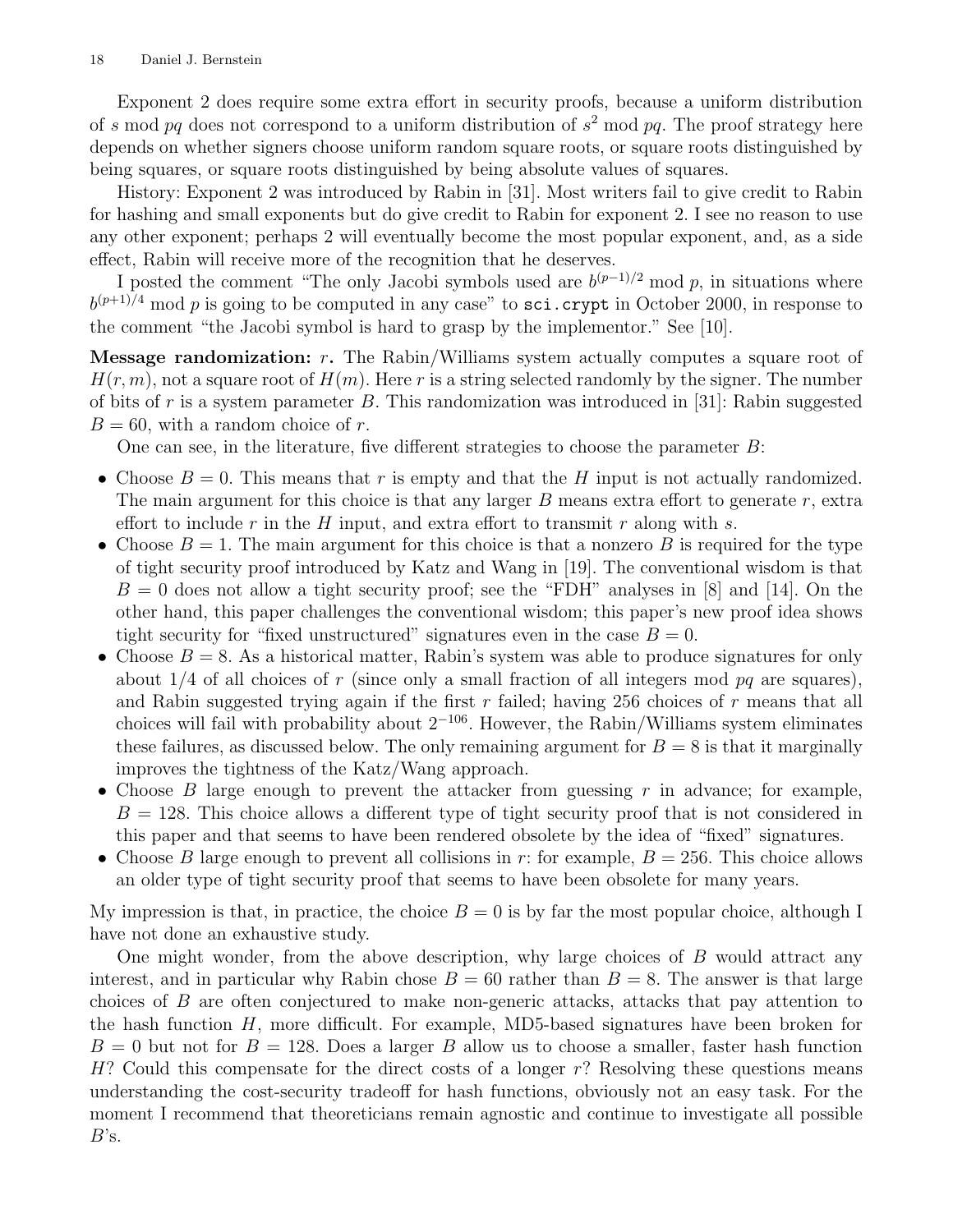Reader beware: Many authors have failed to give Rabin proper credit for his randomized signatures  $(r, s)$ . For example, Goldwasser and Bellare have posted lecture notes  $(1)$  claiming that Rabin introduced a signature system with neither H nor  $r$ ; (2) assigning credit to a 1983 paper of Goldwasser, Micali, and Yao for "pioneering" randomized signatures; and then (3) describing a "PSS0" system—randomized  $(r, s)$ —as if it were new. Similar comments apply to the "PFDH" system in [16] and [19].

**The tweaks** e and f. Recall that Rabin's system needed to try several values of r, on average about 4 values, before finding a square  $H(r, m)$  modulo pq. The Rabin/Williams system eliminates this problem by using *tweaked* square roots in place of square roots. A tweaked square root of  $h$ modulo pq is a vector  $(e, f, s)$  such that  $e \in \{-1, 1\}$ ,  $f \in \{1, 2\}$ , and  $ef s^2 - h \in pq\mathbb{Z}$ ; the signer's secret primes p and q are chosen from  $3 + 8Z$  and  $7 + 8Z$  respectively. Each h has exactly four tweaked square roots, so each choice of r works, speeding up signatures.

Here is a straightforward high-speed fault-tolerant algorithm that, given  $h, p, q$ , computes the "principal" tweaked square root  $(e, f, s)$  of h modulo pq:

- 1. Compute  $U \leftarrow h^{(q+1)/8} \text{ mod } q$ .
- 2. If  $U^4 h \mod q = 0$ , set  $e = 1$ ; otherwise set  $e = -1$ .
- 3. Compute  $V \leftarrow (eh)^{(p-3)/8} \text{ mod } p$ .
- 4. If  $(V^4(eh)^2 eh) \text{ mod } p = 0$ , set  $f = 1$ ; otherwise set  $f = 2$ .
- 5. Compute  $W \leftarrow f^{(3q-5)/8}U \mod q$ . (The power  $2^{(3q-5)/8} \mod q$  can be precomputed.)
- 6. Compute  $X \leftarrow f^{(9p-11)/8}V^3eh \mod p$ . (The power  $2^{(9p-11)/8} \mod p$  can be precomputed.)
- 7. Compute  $Y \leftarrow W + q(q^{p-2}(X W) \mod p)$ . (The power  $q^{p-2} \mod p$  can be precomputed.)
- 8. Compute  $s \leftarrow Y^2 \mod pq$ .
- 9. Fault tolerance: If  $efs^2 \mod pq \neq h$ , start over. (This never happens if all calculations are carried out correctly.)

The bottlenecks in this algorithm are one exponentiation modulo  $q$  in the first step and one exponentiation modulo  $p$  in the third step.

History: The tweaks e and f were introduced by Williams in [35].

The same tweaks were republished without credit to Williams as the highlight of the Kurosawa/ Ogata paper [28] two decades later. Specifically: [28, Section 3] reviews "Rabin's digital signature scheme" with verification equation " $x^2 = H(M \circ R)$  mod N"; [28, Section 4] presents "our basic scheme" with verification equation " $x^2 = \alpha_i H(M)$  mod N" using constants  $\alpha_0 = 1, \alpha_1, \alpha_2, \alpha_3 =$  $\alpha_1\alpha_2$  with different quadratic characters; [28, Section 1] advertises the omission of r and the fact that the first square root works ("much faster"); [28, Section 5] presents "our improved scheme" that specifies  $\alpha_1 = -1$  and  $\alpha_2 = 2$ ; [28, Section 7] presents a "further improvement" where the choice among  $\{-2, -1, 1, 2\}$  is transmitted as part of the signature rather than reconstructed by the verifier. Perhaps the ludicrous claims of novelty in [28, Sections 1–5, 7] have deterred potential readers of the security "proof" in [28, Section 6]—although I've recently encountered experts who reviewed the "proof" and were fooled by it.

**Message recovery.** Hash functions  $H$  can be, and often are, designed to allow "message recovery." This means that a fixed-length prefix of  $(r, m)$  can be computed from  $H(r, m)$ . See [8, Section 5] and [19, Section 4.2] for generically safe methods to construct  $H$  from another hash function.

The advantage of "message recovery" is that it allows compression of signed messages: one simply omits the fixed-length prefix from  $(r, m, s)$ . The verifier sees s, computes the alleged  $H(r, m)$ by computing  $s^2$  mod pq, recovers the prefix of  $(r, m)$ , and then checks that  $H(r, m)$  matches.

Message recovery is often viewed as an argument for choosing a large B, such as  $B = 128$ . The argument is as follows: "Message recovery eliminates the space required by  $r$ . The space